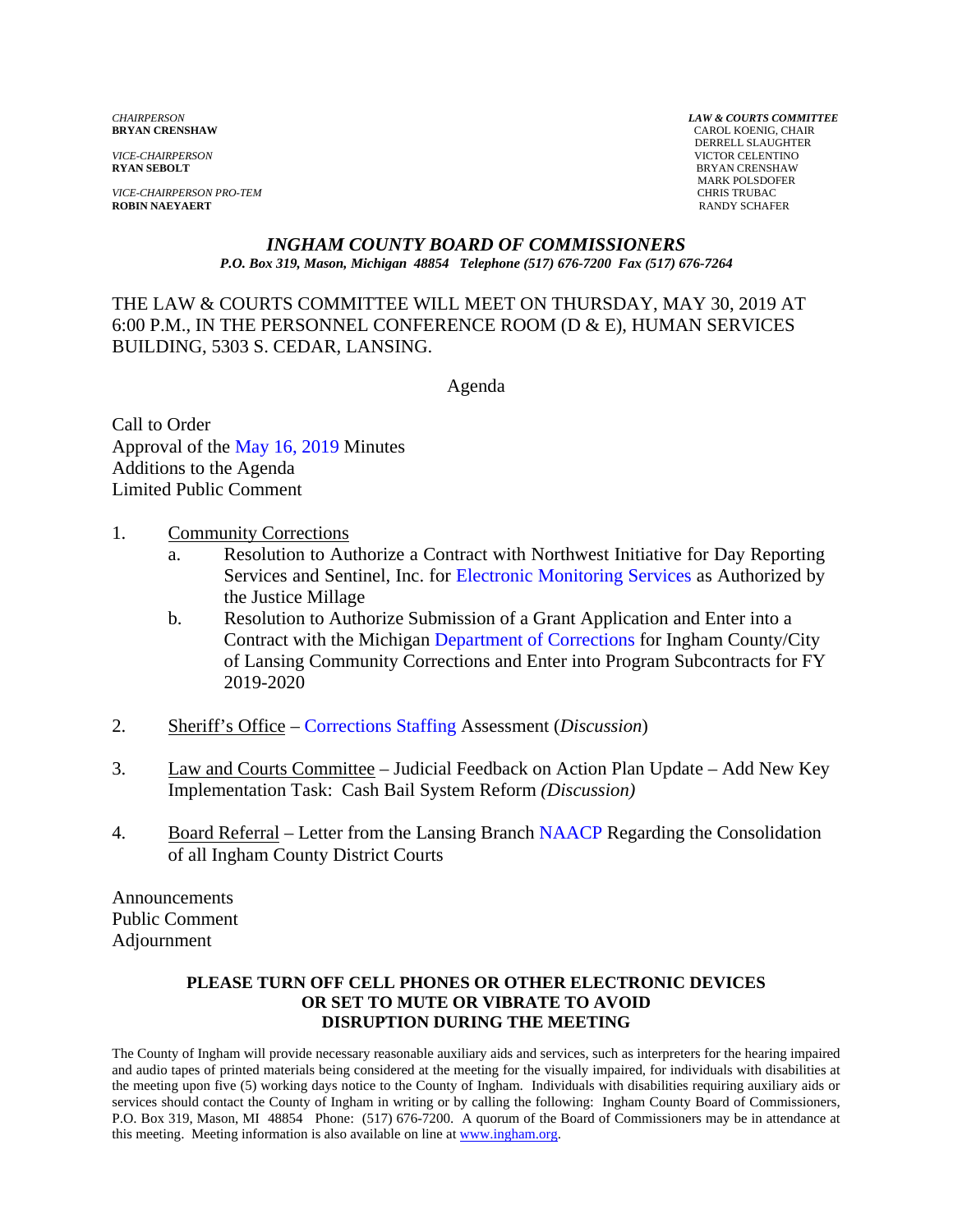#### LAW & COURTS COMMITTEE May 16, 2019 Draft Minutes

<span id="page-1-0"></span>

| <b>Members Present:</b> | Celentino, Crenshaw, Koenig, Schafer, Slaughter and Trubac        |
|-------------------------|-------------------------------------------------------------------|
| <b>Members Absent:</b>  | Polsdofer                                                         |
| <b>Others Present:</b>  | Russel Church, Barb Davidson, Teri Morton, Beth Foster and others |

The meeting was called to order by Chairperson Koenig at 6:01 p.m. in Personnel Conference Room D & E of the Human Services Building, 5303 S. Cedar Street, Lansing, Michigan.

Approval of the May 2, 2019 Minutes

MOVED BY COMM. SLAUGHTER, SUPPORTED BY COMM. CELENTINO, TO APPROVE THE MINUTES OF THE MAY 2, 2019 LAW & COURTS COMMITTEE MEETING.

THE MOTION CARRIED UNANIMOUSLY. Absent: Commissioner Polsdofer.

# Additions to the Agenda

None.

Limited Public Comment

None.

MOVED BY COMM. SCHAFER, SUPPORTED BY COMM. CELENTINO, TO APPROVE A CONSENT AGENDA CONSISTING OF THE FOLLOWING ITEMS:

- 1. Public Defenders Officer
	- a. Resolution to Authorize a Subscription for Westlaw Legal Research Program
- 2. 9-1-1 Center
	- a. Resolution to Authorize Administrative Finding that Peninsula Fiber Network LLC Shall be the Primary 9-1-1 Service Supplier

THE MOTION CARRIED UNANIMOUSLY. Absent: Commissioner Polsdofer.

# THE MOTION TO APPROVE THE ITEMS ON THE CONSENT AGENDA CARRIED UNANIMOUSLY. Absent: Commissioners Polsdofer.

- 1. Public Defenders Officer
	- b. Update from Public Defenders Office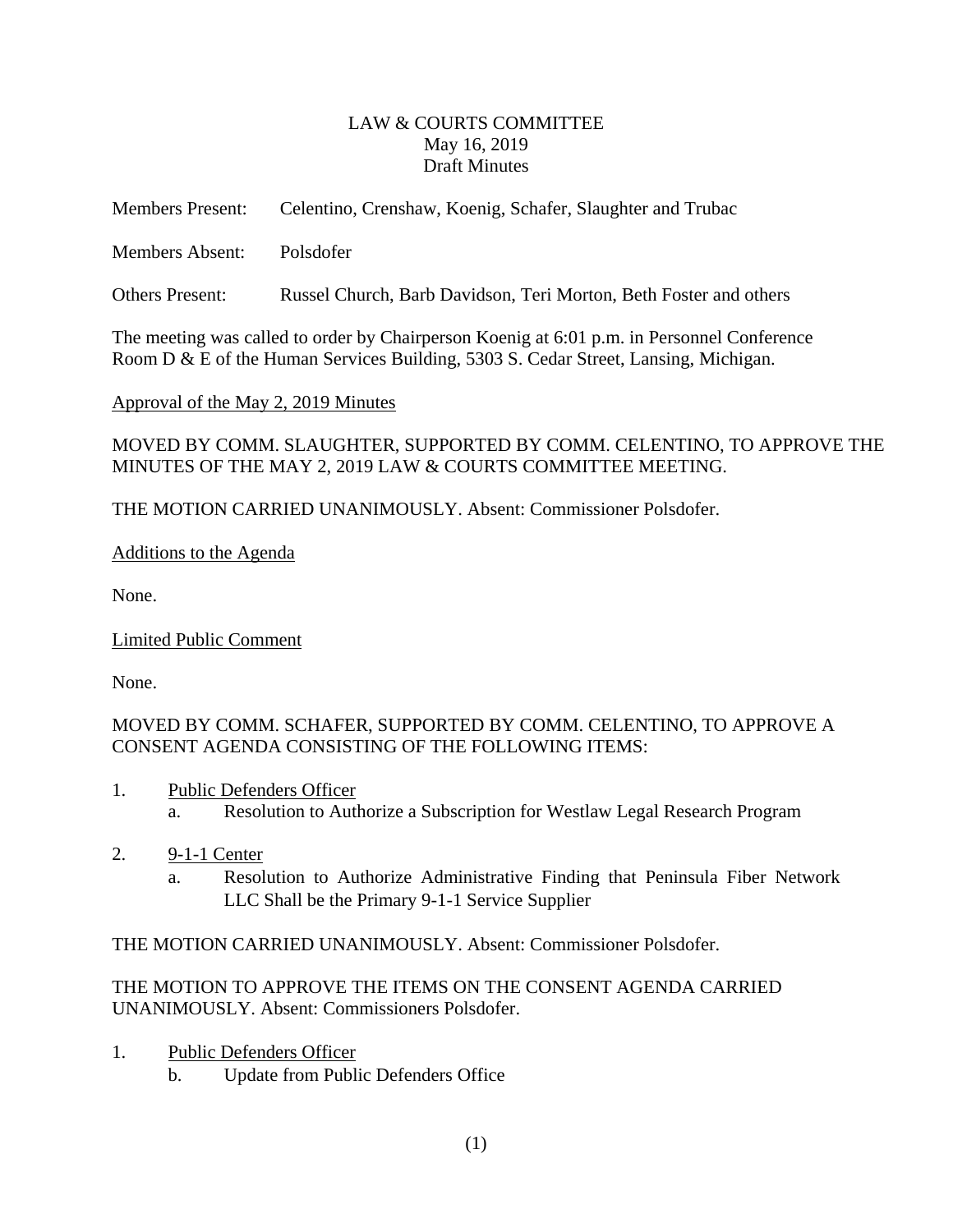Russel Church, Chief Public Defender, stated that he looked into text alert systems and that 54-B District Court had a text alert system. He further stated that it was built into the JIS system, so all the District Courts could utilize it for free.

Chairperson Koenig stated that she had previously spoken with Mr. Church about text alerts because some studies have shown that cost was reduced and productivity increased by a simple reminder/alert system.

Mr. Church gave an update on the Public Defenders Office.

Commissioner Crenshaw asked Mr. Church if he felt he was having difficulty filling the parttime clerk position because it was part-time.

Mr. Church stated that was probably part of the reason. He further stated that in the second posting of the position, Human Resources made the minimum requirements more lenient in hopes that would have helped.

Commissioner Crenshaw asked if the position needed to be part-time or if full-time could work.

Mr. Church stated that for now he was considering the possibility making the position temporary and/or hiring students as a solution.

Commissioner Schafer asked Mr. Church to define indigent.

Mr. Church stated that the cut off was 140% of federal poverty guidelines, as published by DHHS. He further stated that he told the attorneys doing first appearance that if someone is living alone or is a non-contributing member of household and is receiving public benefits, that the conversation did not have to go further than that because those people are indigent.

Commissioner Schafer asked if debt obligations were also considered.

Mr. Church stated that debt obligations were considered in addition to contributions to and from a household. He further stated that he created a chart for the 140% guidelines.

Commissioner Schafer stated that it would be interesting to see the chart Mr. Church created.

Mr. Church stated that he could bring it to a Committee meeting or email it to the members of the Committee.

Commissioner Schafer asked who makes the determination that someone is indigent.

Mr. Church stated that his office made a recommendation to a judge that a person is indigent or partially indigent. He further stated that the goal is to help the court staff make sure that call gets made consistently across the County.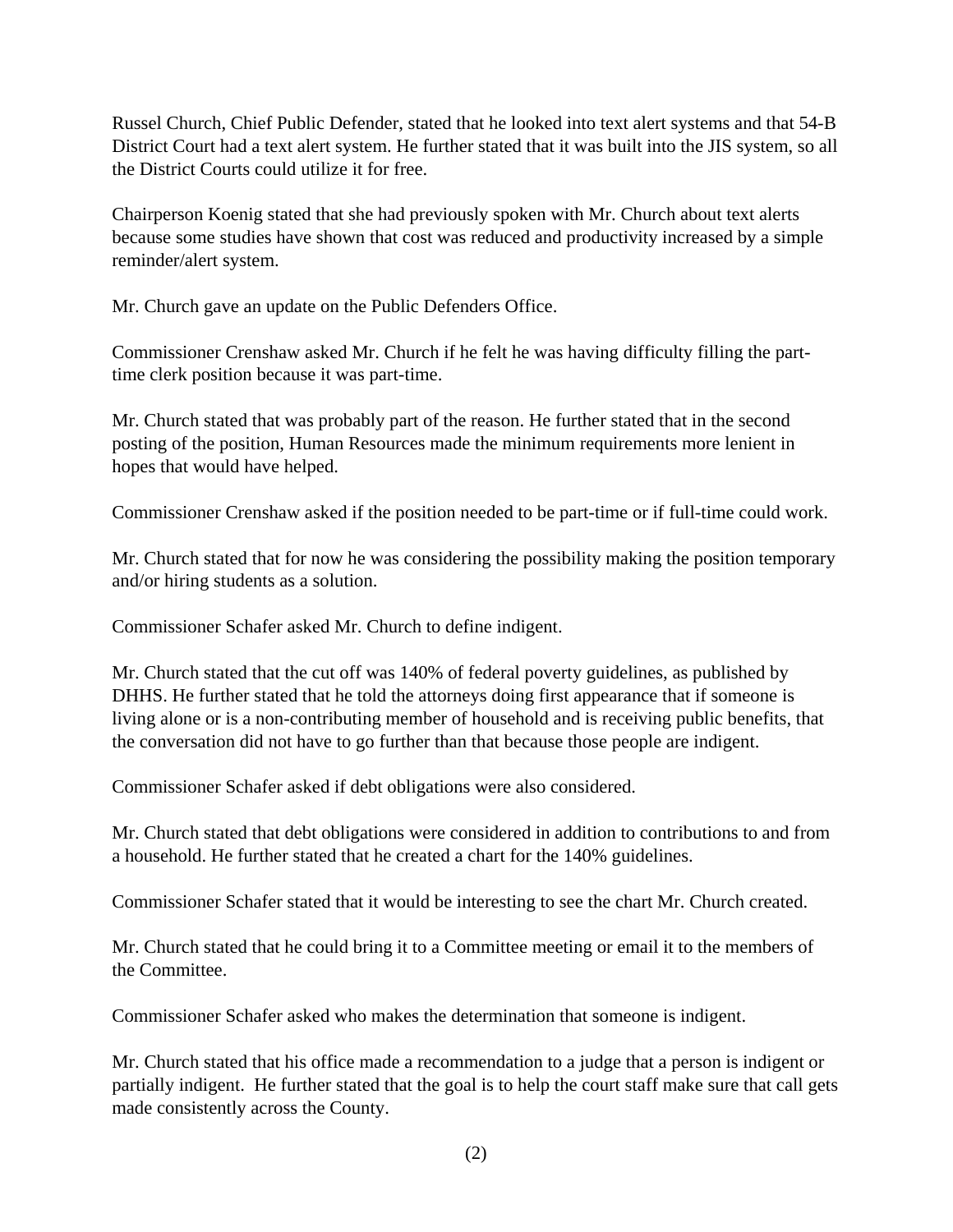Chairperson Koenig stated that sometimes judges made decisions based on the assistance a defendant already received but sometimes it was not as clear.

Chairperson Koenig asked Mr. Church what has been the most challenging and if there was anything the Committer could help with.

Mr. Church stated that he was grateful that for opportunity that Commissioners had taken the bull by the horns, making a genuine effort to right-size the indigent defense program on the front end. He further stated that his only battle might be with the State, to keep their buy-in where they said it would be.

Chairperson Koenig stated that the Committee's door was always open.

Commissioner Slaughter stated that he was concerned about a lack of diversity in the hires that had been made so far. He further stated that he had spoken with Mr. Church about ways to make the Public Defenders Office more diverse.

Mr. Church stated that he did keep diversity in mind during the hiring process and that he reached out to every specialty bar association he could find. He further stated that he was most disappointed in the lack of gender diversity that they wound up with.

Chairperson Koenig asked for gender numbers.

Mr. Church stated that the office was about three-quarters men.

Chairperson Koenig asked Mr. Church what his plan was to change that.

Mr. Church state that that he thought there was a stigma where gender issues are built into litigation.

Chairperson Koenig asked Mr. Church if he reached out to Human Resources.

Mr. Church stated that he spoke with Sue Graham about it and that it would partly be a function of how he rank ordered people and a second part would be including both men and women on the screening panel to increase sensitivity to the issue.

Chairperson Koenig stated that when hiring this many people at once it was not unlikely that some might not work out.

Mr. Church stated that he told his new hires he had three expectations: to see clients early and often, to be known by our ethics and to try cases. He further stated that he was a big believer in jury trials.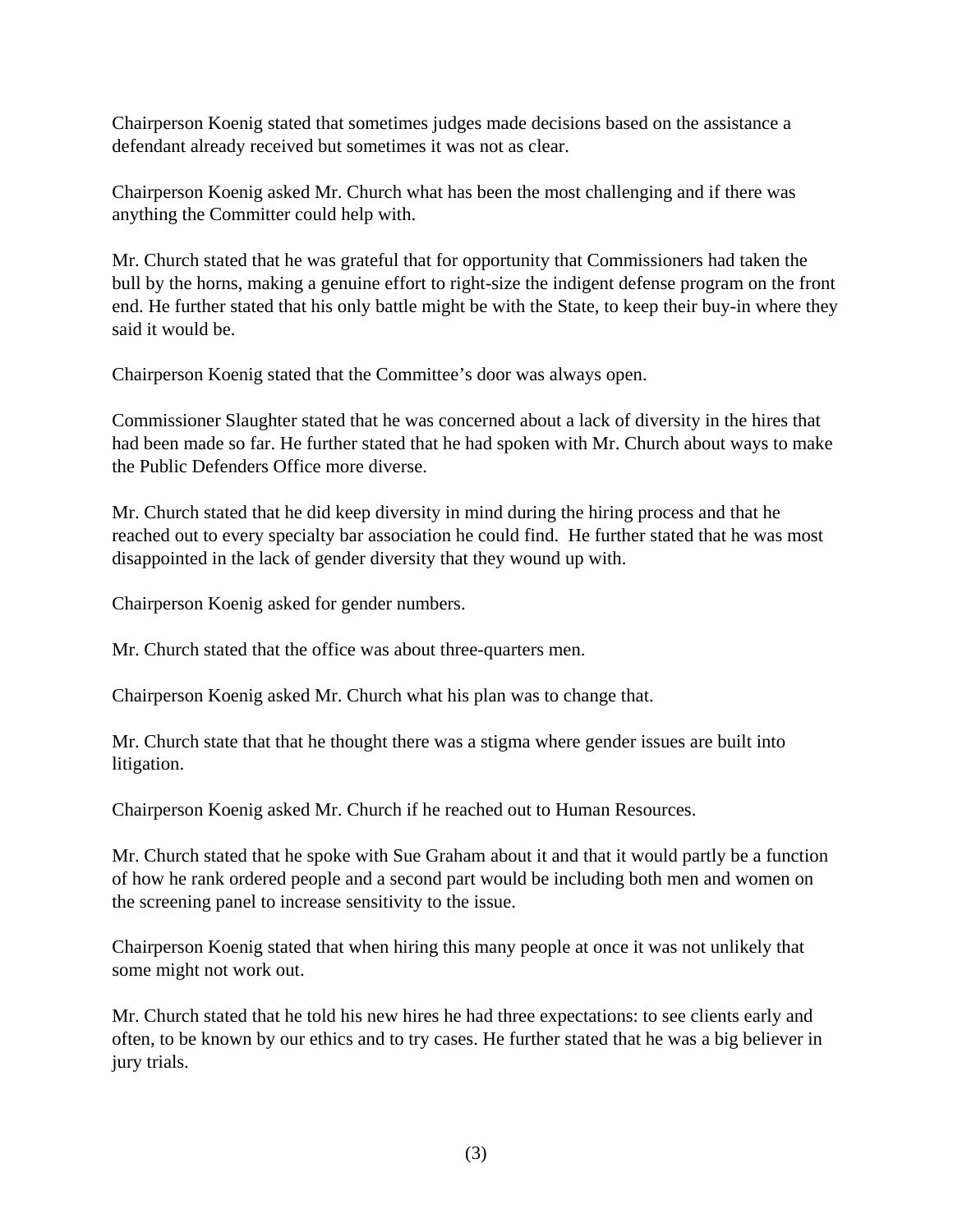Discussion.

Mr. Church stated that he would address conflict cases in two ways. He stated that the first way was giving everyone a separate attorney in cases with multiple defendants and the second way was considering an attorney manager to deal with clients who distrust the Public Defenders Office.

Discussion.

Chairperson Koenig asked how it was going with first appearances.

Mr. Church stated that it required a lot more man power than he had expected and that he anticipated he would have four or five attorneys doing just first appearances.

Chairperson Koenig asked Mr. Church to look at what issues/questions came up repeatedly and consider drafting a sheet of basic information that defendants received so they felt confident about what to expect.

Mr. Church stated that he planned to do a short video for the website to explain the process and that he had a script half written.

Commissioner Crenshaw left the room at 6:34 p.m.

Commissioner Schafer asked what percentage of defendants are indigent.

Mr. Church stated that that depends on the Court and that it varies very widely.

Commissioner Schafer asked Mr. Church for his opinion on court consolidation.

Mr. Church stated that was not his call.

Commissioner Crenshaw returned at 6:36 p.m.

2. 9-1-1 Center

b. Public Safety Radio System Update Public radio update

Barb Davidson, ENP Interim Director gave an update on the Public Safety Radio System.

Chairperson Koenig asked for clarification on unbundling.

Ms. Davidson stated that they would request in writing that Motorola unbundle the equipment and installation from the plan. She further stated that unbundling will save an estimated \$300,000 to \$500,000.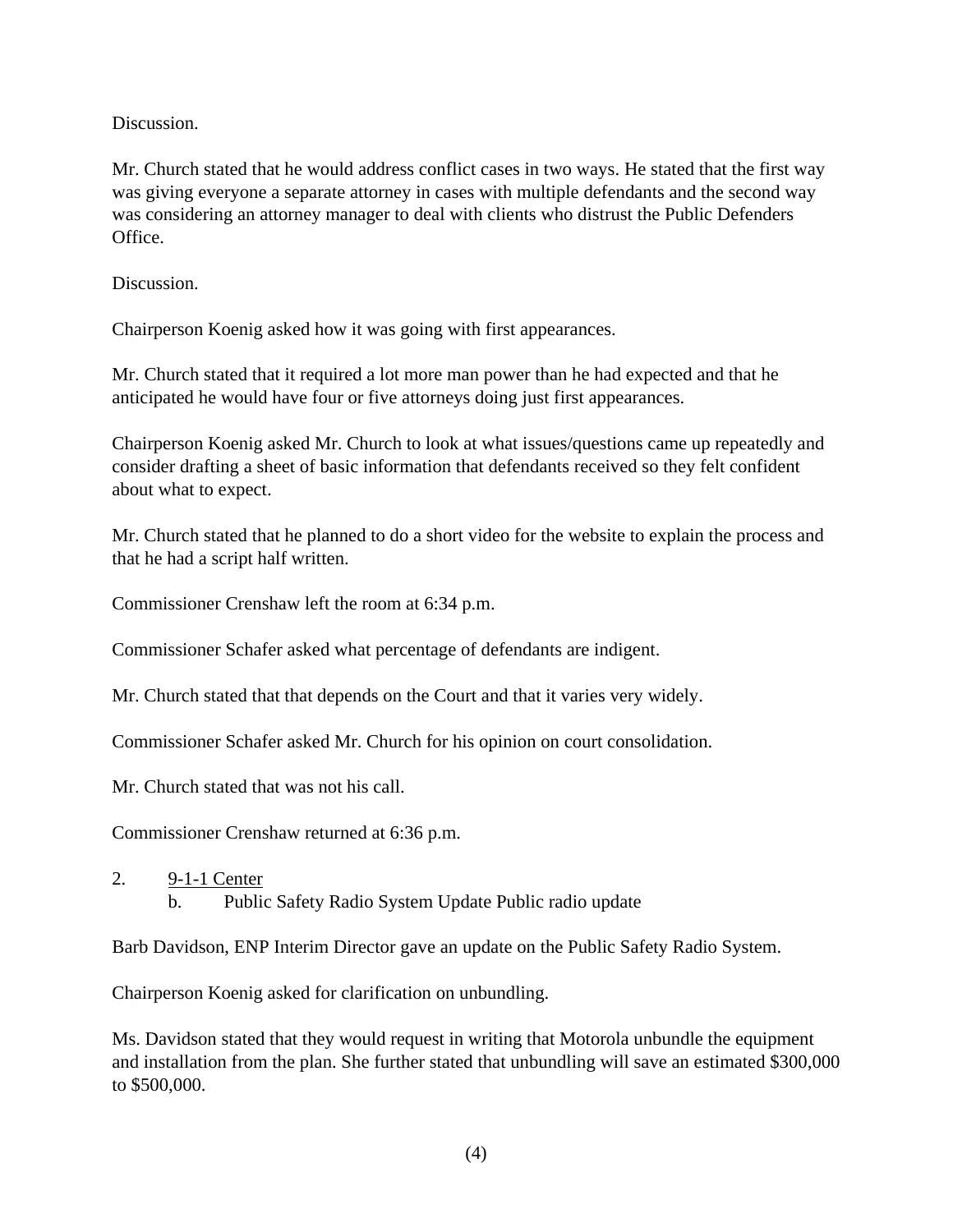Ms. Davidson continued the update.

Chairperson Koenig asked what Motorola was going to be testing the equipment against.

Ms. Davidson stated that they were not going to test the equipment against anything, which was a problem, and that it needed to be tested against the core that would be operating it or they would not accept the equipment. She further stated they insisted on customer-witnessed testing, so they would be present when it was done.

Discussion.

Chairperson Koenig asked who they were asking for a list of areas with coverage issues.

Ms. Davidson stated that they were asking for the list from their public safety partners, police and fire.

Chairperson Koenig asked Ms. Davidson for a timeline.

Ms. Davidson stated that they expected structurals back on the towers in the next two to three weeks. She further stated that she could not give an exact date on was the MPSCS would give them the frequencies.

Discussion.

Chairperson Koenig asked what would happen once they had the frequencies.

Ms. Davidson stated that once they had the frequencies they would be able to determine exactly how much equipment to hang on the towers and plans and timelines would be put into place to make sure the towers were structurally sound.

Chairperson Koenig asked when that would be.

Ms. Davidson stated that she was not sure and speculated it could possibly be six months.

Commissioner Schafer asked if the frequency determines the payload.

Ms. Davidson stated that it did.

Discussion.

Chairperson Koenig asked what would happen once the towers are all set.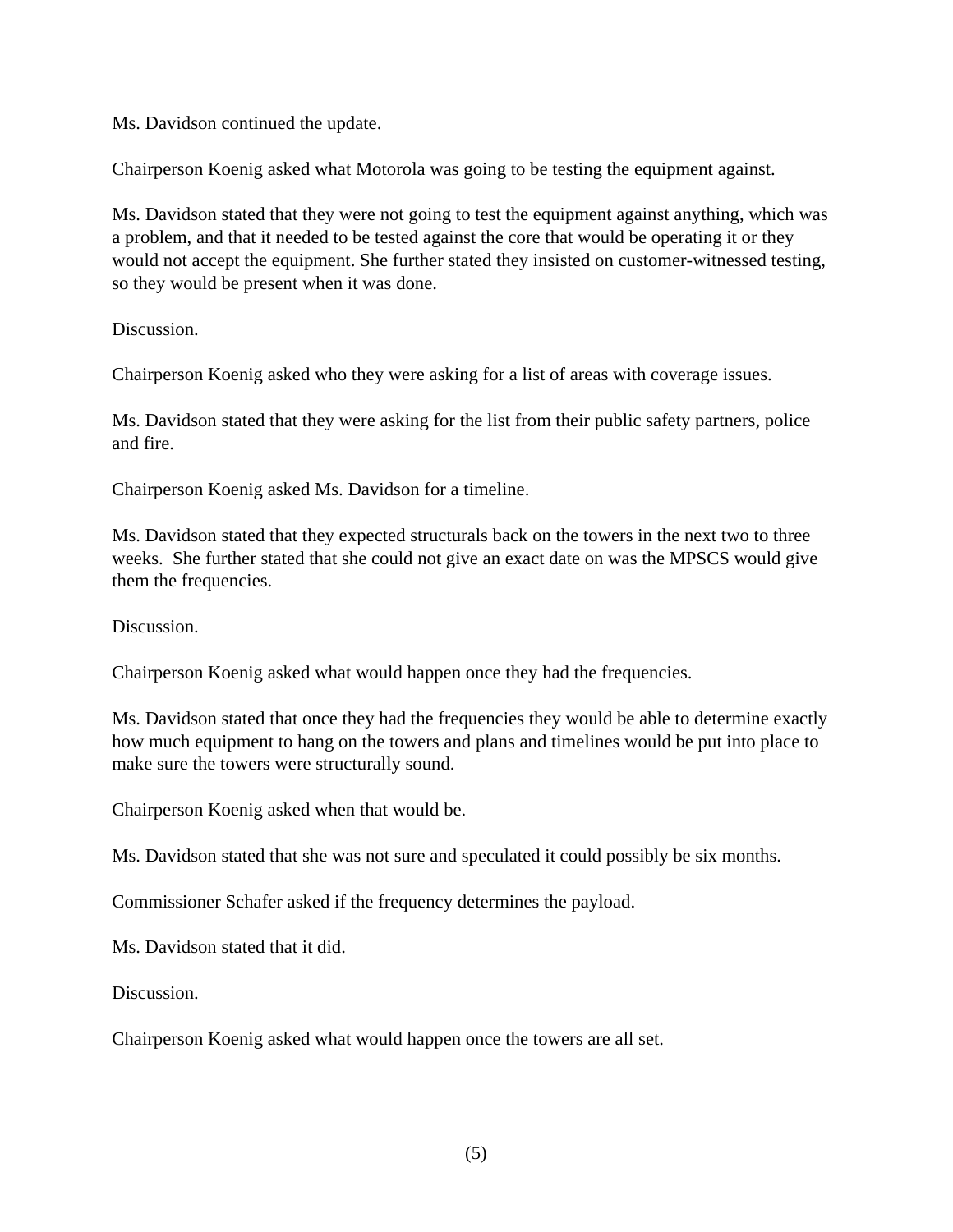Ms. Davidson stated that they would take shipment on the equipment and test it. She further stated that she would love to be in the testing phase with end users in 2020 and take full delivery in Spring of 2021.

Ms. Davidson stated that training for end users on the new system would be closer to when it was going live.

Chairperson Koenig asked Ms. Davidson if there was any way the Commissioners could help.

Ms. Davidson stated there was not.

Chairperson Koenig thanked Ms. Davidson.

3. Controller's Office – Ingham County Strategic Plan Update (*Discussion*)

Commissioner Celentino left the room at 6:51 p.m.

Teri Morton, Deputy Controller, gave an overview of the summary and key implementation tasks listed in the meeting agenda. She further stated that they were looking at what was relevant to the Law and Courts Committee.

Commissioner Crenshaw stated that the Sheriff sent some suggestions to be incorporated as updates, which were distributed as a handout during the meeting

Ms. Morton stated that the Sheriff identified the strategies and goals and she felt they could just put into the update section. She asked if the Committee felt that was appropriate.

Chairperson Koenig stated that as long as everyone agreed, that was acceptable.

Commissioner Celentino returned at 6:53 p.m.

Commissioner Crenshaw stated that he had no objections to what the Sheriff submitted.

Commissioner Schafer stated that to be candid he did not think that the minimal level of law enforcement response should remain at the current level through 2020. He further stated that with all the issues we are currently facing with opioids and mental health, it is usually police officers who respond first.

Commissioner Crenshaw stated that under Goal E, Strategy 1, A, he thought that section needed to be updated to reflect that the new shelter will be opened and supported by millage fund.

Discussion.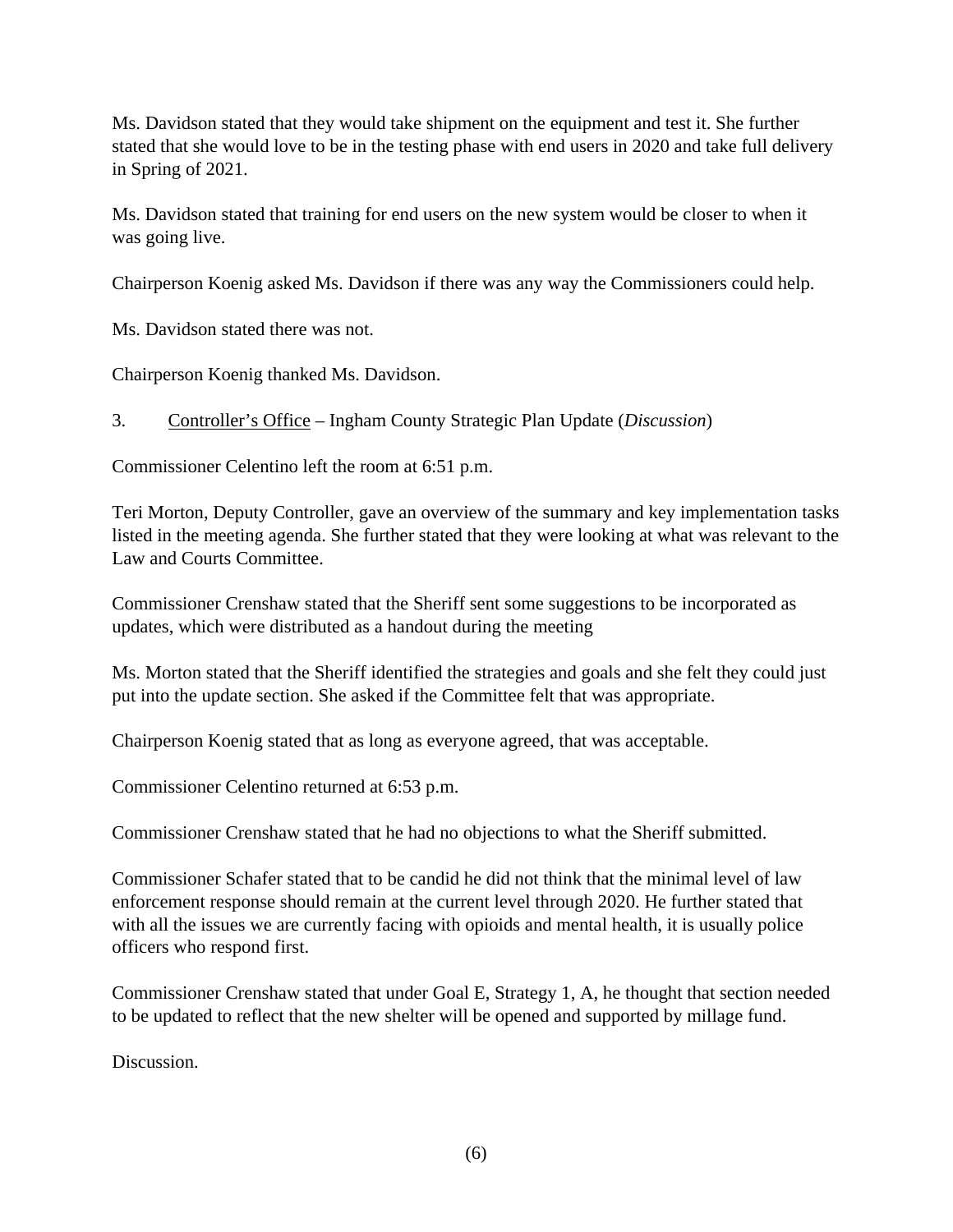Ms. Morton asked if Commissioner Crenshaw wanted to include the update and shade it as finished.

Commissioner Crenshaw stated that he wanted to shade letter "A" it as completed and then add something underneath that says the shelter is open and continue to support with millage because eventually the millage would need to be renewed.

Discussion.

**Ms. Morton stated that she would draft some language regarding the new Shelter being open and supported by the millage and send it out to the Committee members to see if it sounded right to them.** 

**Commissioner Slaughter stated that he had been working with Ms. Morton to move the County towards a cashless bail system. He read the following suggested language for adding cashless bail to the Strategic Plan, under, Goal A, Service to Residents, Strategy 2, as Task F:** 

**"Endeavor to reform Ingham County's cash bail system to ensure those housed in pre-trial confinement are detained only when they pose a danger to society or are a flight risk, no due to financial inability."** 

Commissioner Schafer stated that he was not opposed, but would like feedback from judges.

Discussion.

**Chairperson Koenig asked Ms. Morton to send the cashless bail language to the judges for their opinions**.

Discussion.

Commissioner Crenshaw asked, in reference to Goal E., Strategy 3, Letter c., if anyone had spoken with the Sheriff since the Raise the Age Legislation had passed.

Discussion.

Chairperson Koenig stated that the trajectory of the Bill right now is that it will be passed and asked Commissioner Crenshaw what he wanted to include.

**Commissioner Crenshaw stated that he would like it to include something to the effect of, "once it is signed into law the sheriff and the juvenile division will have to figure out how to manage the new caseload."** 

Discussion.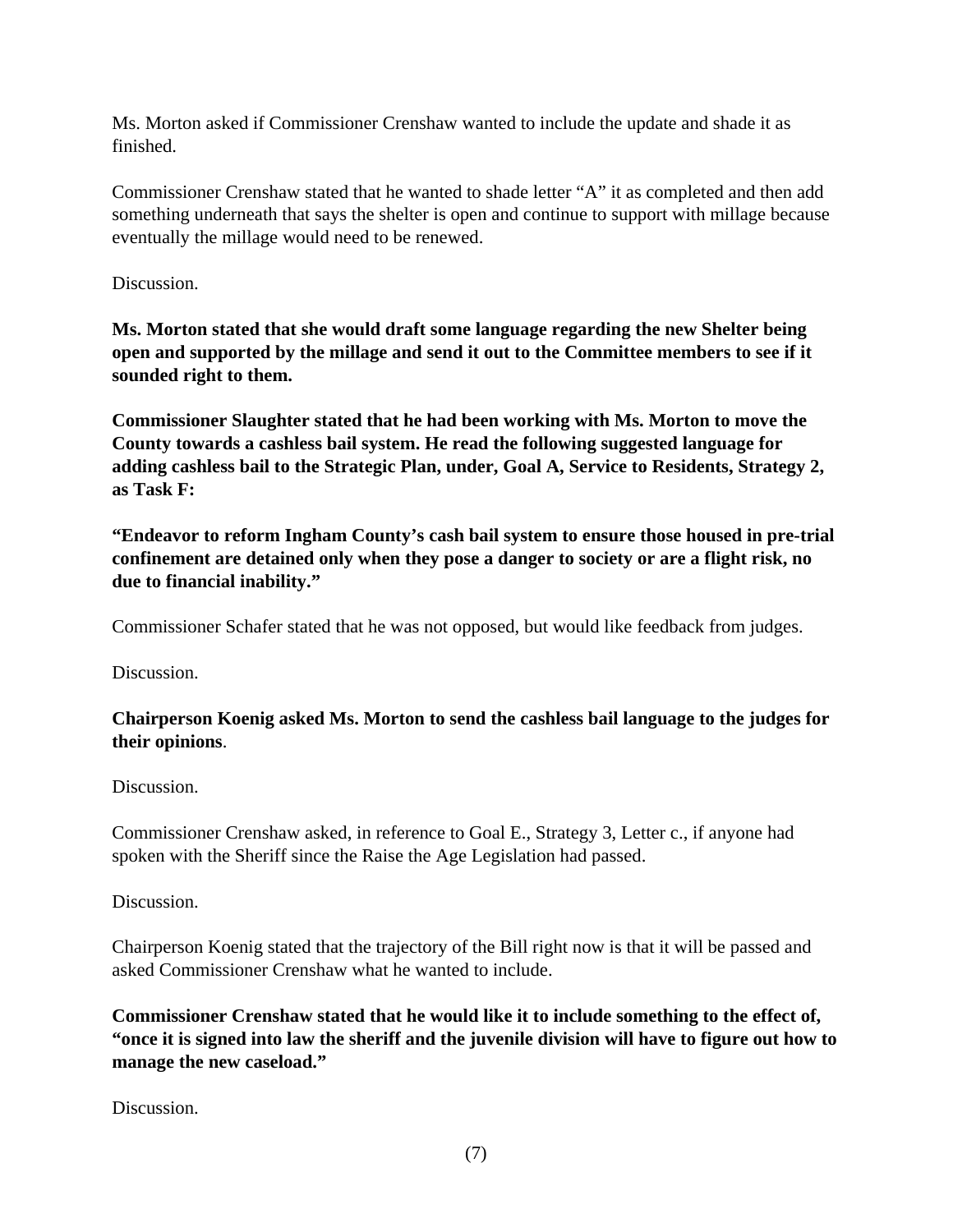Commissioner Schafer stated that he still objected to Sheriff's Office staffing remaining at 2020 levels.

MOVED BY COMM. SCHAFER TO STRIKE THE SECTION REGARDING MINIMAL LAW ENFOREMENT RESPONSE REMAINING AT THE CURRENT LEVEL THROUGH 2020 FROM THE STRATEGIC PLAN.

THE MOTION DIED DUE TO LACK OF SUPPORT.

Commissioner Schafer stated that he would vote against the Strategic Plan.

Discussion.

Ms. Morton asked for clarification if the Committee wanted the cashless bail judicial feedback report prepared for the next round of meetings.

Chairperson Koenig stated that, if there were judicial responses by the next Committee meeting, that the Committee should discuss them then.

Ms. Morton asked, in regards to the key implementation task, if she should add the task now and then the Committee could decide on and fill out the lead responsibilities and timelines later.

Chairperson Koenig stated she agreed with adding the task now and filling in the rest later.

Discussion.

**Announcements** 

None.

Public Comment

None.

Adjournment

The meeting was adjourned at 7:14 p.m.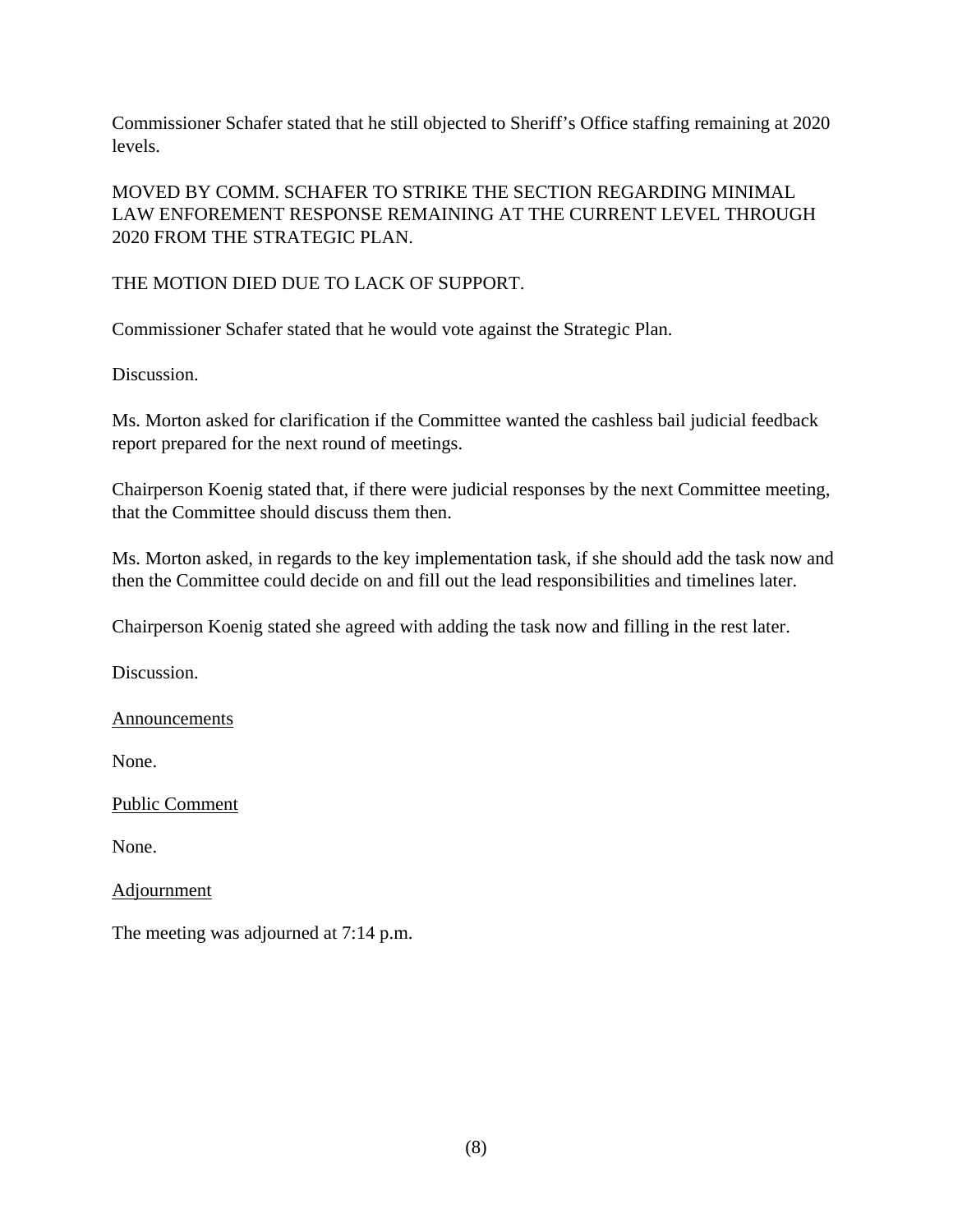# **MAY 30, 2019 LAW & COURTS AGENDA STAFF REVIEW SUMMARY**

### **RESOLUTION ACTION ITEMS:**

#### **The Deputy Controller recommends approval of the following resolutions:**

*1a. Community Corrections – Resolution to Authorize a Contract with Northwest Initiative for Day Reporting Services and Sentinel, Inc. for Electronic Monitoring Services as Authorized by the Justice Millage*

This resolution will authorize entering into contracts with Northwest Initiative for Day Reporting services in an amount not to exceed \$52,000 and with Sentinel, Inc. in an amount not to exceed \$20,000 for the period from the date of a fully executed contract through December 31, 2019. Resolution #18-497 approved Justice Millage funds in the amount of \$100,600 for Community Corrections programs, including \$52,000 for Day Reporting and \$20,000 to supplement the current general fund allocation (\$50,000) for Electronic Monitoring Services for indigent users. Without these funds, Day Reporting will only be available with State Community Corrections grant funding which imposes strict eligibility limitations and on a client pay basis which limits or precludes access. Electronic Monitoring services for eligible indigent users will be reduced or terminated if the annual general fund allocation is exhausted prior to the end of the year.

Day Reporting will provide services on a fee for service bases for an estimated 40-50 participants, services to include a needs assessment, individual plan for success, progress reports, fundamental needs services and other indicated services. Electronic Monitoring services will be provided for an estimated 7-9 additional participants based on the current contract fee schedule ranging from \$4.65 to \$14.00 per day.

See memo for details.

*1b. Community Corrections – Resolution to Authorize Submission of a Grant Application and Enter into a Contract with the Michigan Department of Corrections for Ingham County/City of Lansing Community Corrections and Enter into Program Subcontracts for FY 2019-2020*

This resolution will authorize the annual submission of a grant application and a contract with the Michigan Department of Corrections for FY 2019-2020. The application request will provide funding in the amount of \$291,562, covering partial administration costs and all PA511 treatment and service programs for adult felony probationers. Residential services are also available and valued at \$552,244. Funding requests include Day Reporting, Relapse Prevention and Recovery treatment groups for men and women, a part time Pretrial Services Investigator and Electronic Monitoring services for indigent pretrial defendants, Gatekeeper services, MRT Cognitive Change groups for men and women, Domestic Violence Intervention groups, and Opioid Specific Program services.

See memo for details.

#### **DISCUSSION ITEMS:**

- *2. Sheriff's Office Corrections Staffing Assessment*
- *3. Law and Courts Committee Judicial Feedback on Action Plan Update Add New Key Implementation Task: Cash Bail System Reform*

Related information will be distributed upon availability, at or before the committee meeting.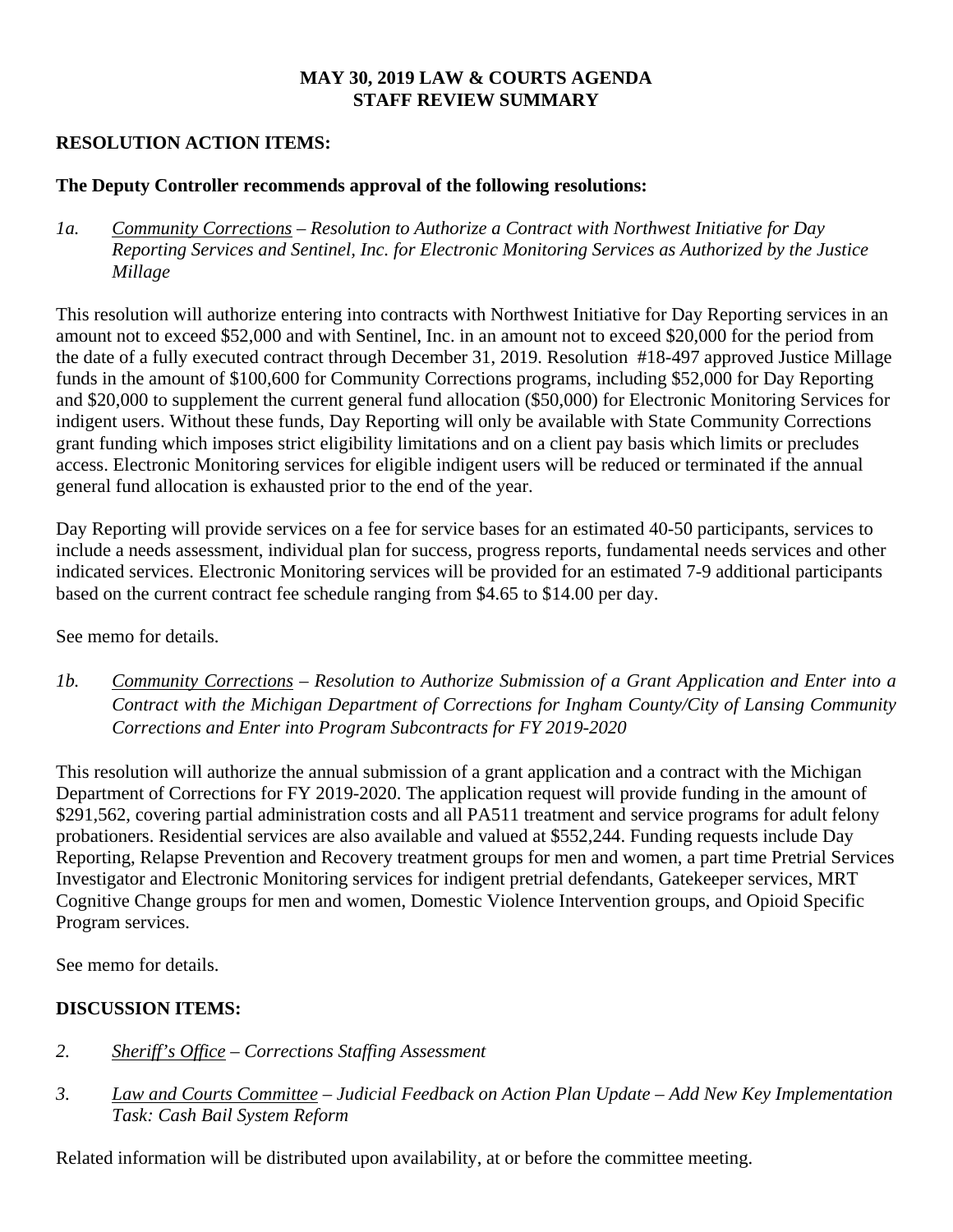<span id="page-10-0"></span>

| TO:             | Board of Commissioners Law and Courts and Finance Committees                                                                                                                         |  |  |
|-----------------|--------------------------------------------------------------------------------------------------------------------------------------------------------------------------------------|--|--|
| <b>FROM:</b>    | Mary Sabaj, CCAB Manager                                                                                                                                                             |  |  |
| DATE:           | May 20, 2019                                                                                                                                                                         |  |  |
| <b>SUBJECT:</b> | Resolution Authorizing Entering a Contract with Northwest Initiative for Day Reporting and<br>Sentinel, Inc. for Electronic Monitoring Services as Authorized by the Justice Millage |  |  |
|                 | For the meeting agendas of May 30 and June 5                                                                                                                                         |  |  |

# **BACKGROUND**

Resolution #18-497 adopted by the Board of Commissioners on November 27, 2018 approved Justice Millage funds in the amount of \$100,600 for Community Corrections programs, including \$52,000 for Day Reporting and \$20,000 to supplement the current general fund allocation (\$50,000) for Electronic Monitoring Services for indigent users.

# **ALTERNATIVES**

Without these funds, Day Reporting will only be available with State Community Corrections grant funding which imposes strict eligibility limitations and on a client pay basis which limits or precludes access. Electronic Monitoring services for eligible indigent users will be reduced or terminated if the annual general fund allocation is exhausted prior to the end of the FY.

# **FINANCIAL IMPACT**

All FY 2019 program expenditures will be covered by Justice Millage funding approved for this purpose. Day Reporting will provide services on a fee for service bases for an est. 40-50 participants, services to include a needs assessment, individual plan for success, progress reports, fundamental needs services and other indicated services. Electronic Monitoring services will be provided for an estimated 7-9 additional participants based on the current contract fee schedule ranging from \$4.65 to \$14.00 per day.

# **STRATEGIC PLANNING IMPACT**

This Resolution supports the overarching long-term objective of providing easy access to quality, innovative, cost effective services that promote well-being and quality of life for the residents of Ingham County, specifically section A 2. (e) of the Action Plan – Combine Jail sentences with substance abuse and other treatment programming when appropriate to reduce recidivism.

# **OTHER CONSIDERATIONS**

Day Reporting addresses fundamental needs and provides onsite evidence based curricula designed to decrease recidivism. Electronic Monitoring provides monitoring and tracking allowing supervision and programming in the community freeing up jail beds. Pursuant to Resolution #18-528 a report will be submitted in July to "provide information about achievements and effectiveness" of these programs.

# **RECOMMENDATION**

Based on the information presented, the CCAB respectfully recommends approval of the attached resolution to support millage funded Day Reporting and Electronic Monitoring programming in FY 2019.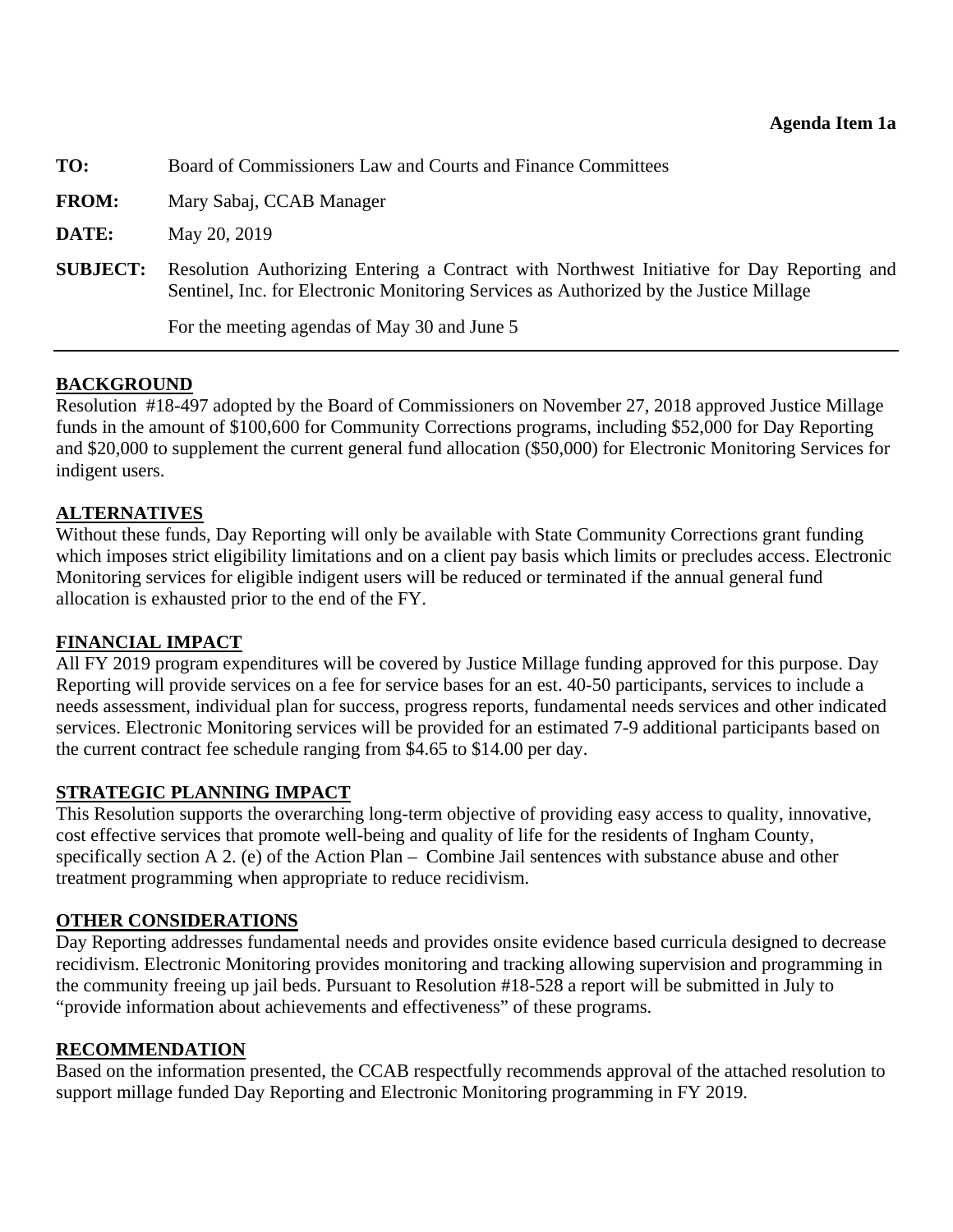Introduced by the Law & Courts and Finance Committees of the:

### INGHAM COUNTY BOARD OF COMMISSIONERS

#### **RESOLUTION TO AUTHORIZE A CONTRACT WITH NORTHWEST INITIATIVE FOR DAY REPORTING SERVICES AND SENTINEL, INC. FOR ELECTRONIC MONITORING SERVICES AS AUTHORIZED BY THE JUSTICE MILLAGE**

WHEREAS, on August 7, 2018 the Ingham County Board of Commissioners approved the Justice Millage; and

WHEREAS, the millage language authorized funding for "programming for the treatment of substance addictions, treatment of mental illness, and reduction of re-incarceration among arrested persons"; and

WHEREAS, on November 27, 2018 the Board of Commissioners adopted a Resolution 18-497 that included \$100,600 to fund community based programs, including \$52,000 for Day Reporting and \$20,000 which will supplement the current general fund allocation (\$50,000) for Electronic Monitoring services; and

WHEREAS, current vendors Northwest Initiative and Sentinel, Inc. are willing and prepared to provide program services to the County through a Justice Millage funded contract through December 31, 2019.

THEREFORE BE IT RESOLVED, that the Ingham County Board of Commissioners hereby authorizes entering a contract with Northwest Initiative for Day Reporting services in an amount not to exceed \$52,000 and with Sentinel, Inc. in an amount not to exceed \$20,000 for the period from the date of a fully executed contract through December 31, 2019.

BE IT FURTHER RESOLVED, that funds for these contracts will come from the Justice Millage.

BE IT FURTHER RESOLVED, that the Controller/Administrator is authorized to make the necessary adjustments to the 2019 budget.

BE IT FURTHER RESOLVED, that the Board Chairperson is hereby authorized to sign any necessary documents consistent with this resolution and upon approval as to form by the County Attorney.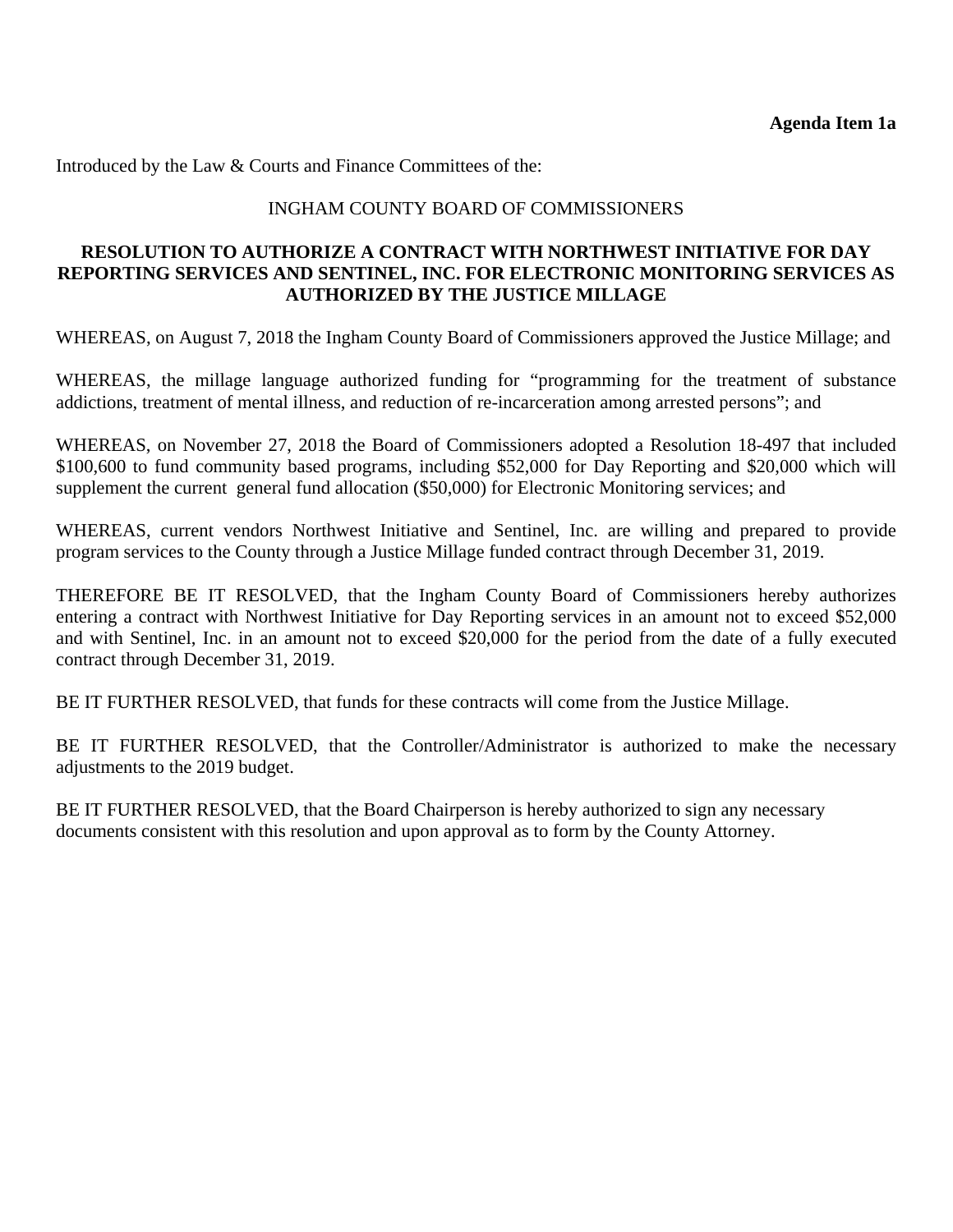<span id="page-12-0"></span>**TO:** Board of Commissioners Law and Courts and Finance Committees

**FROM:** Mary Sabaj, CCAB Manager

**DATE:** May 17, 2019

**SUBJECT:** Resolution Authorizing Submission of Grant Application and Entering MDOC Contract and Program Subcontracts

For the meeting agendas of May 30 and June 5

#### **BACKGROUND**

Community Corrections submits an annual grant application that covers partial administrative costs and all of the PA511 State funded community based programs for adult felony probationers. The funding request for FY2019-2020 includes Day Reporting, Relapse Prevention and Recovery treatment groups for men and women, a part time Pretrial Services Investigator and Electronic Monitoring services for indigent pretrial defendants, Gatekeeper services, MRT Cognitive Change groups for men and women, Domestic Violence Intervention groups, and Opioid Specific Program services.

#### **ALTERNATIVES**

Without these funds, programming will only be available on a client pay basis which will limit or preclude access to much needed treatment and services.

#### **FINANCIAL IMPACT**

The FY 2019-2020 Application request will provide funding in the amount of \$291,562, covering partial administration costs and all PA511 treatment and service programs for adult felony probationers. Residential services are also available and valued at \$552,244.

#### **STRATEGIC PLANNING IMPACT**

This resolution supports the overarching long-term objective of providing easy access to quality, innovative, cost effective services that promote well-being and quality of life for the residents of Ingham County, specifically section A 2. (e) of the Action Plan – Combine Jail sentences with substance abuse and other treatment programming when appropriate to reduce recidivism.

#### **OTHER CONSIDERATIONS**

The FY 2019-2020 Community Corrections Comprehensive Plan and annual Application are designed to result in the efficient use of State and local corrections resources by providing safe program alternatives to incarceration and by effectively addressing barriers to offender success. This saves jail beds and improves successful outcomes for participants, enabling them to become productive members of the community who are able to take responsibility for themselves and their families, as well as meet their court ordered obligations.

#### **RECOMMENDATION**

Based on the information presented, the CCAB respectfully recommends approval of the attached resolution to support Community Corrections administration and programming for FY2019-2020.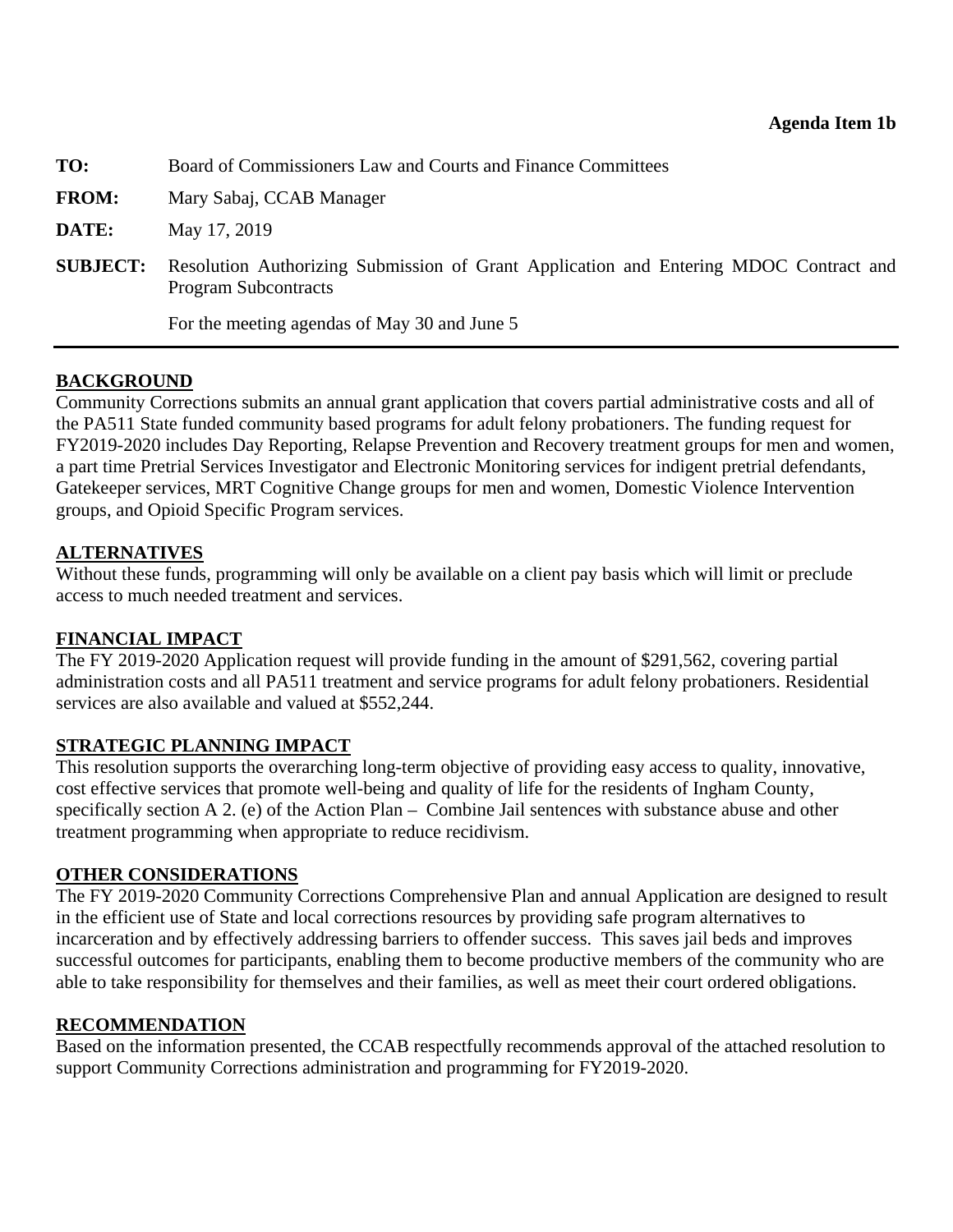Introduced by the Law & Courts and Finance Committees of the:

### INGHAM COUNTY BOARD OF COMMISSIONERS

### **RESOLUTION TO AUTHORIZE SUBMISSION OF A GRANT APPLICATION AND ENTERING INTO A CONTRACT WITH THE MICHIGAN DEPARTMENT OF CORRECTIONS FOR INGHAM COUNTY/CITY OF LANSING COMMUNITY CORRECTIONS AND ENTERING INTO PROGRAM SUBCONTRACTS FOR FY 2019-2020**

WHEREAS, the State Community Corrections Advisory Board, the Ingham County Board of Commissioners, and the City of Lansing approved the original Ingham County/City of Lansing Community Corrections Comprehensive Plan in 1991; and

WHEREAS, the State Community Corrections Advisory Board approved the Funding Application and Plan for FY 2019-2020; and

WHEREAS, the FY 2019-2020 Application provides for the following CCAB Plans and Services programming: Relapse Prevention and Recovery (\$67,898) to be provided by CEI CMH; Gatekeeper services (\$4,069) to be provided by the CCAB Staff Consultant; MRT Cognitive Change Groups (\$26,082) to be provided by Prevention and Training Services; Domestic Violence Intervention Groups (\$12,000) to be provided by Prevention and Training Services; Opioid Specific Program services (\$55,000) to be provided by Tri County Community Adjudication Program; Day Reporting services (\$40,274) to be provided by Northwest Initiative – ARRO; and, Electronic Monitoring Services for Pretrial defendants (\$10,134) to be provided by Sentinel, Inc., for a subcontracted program total of \$215,457 for the time period of October 1, 2019 through September 30, 2020; and

WHEREAS, the FY 2019-2020 Application also provides funding for a special part-time Pretrial Services Investigator (\$25,683) to enhance the community supervision capacity of  $30<sup>th</sup>$  Circuit Court Pretrial Services and for CCAB Administration in the amount of \$50,422 for a Plans and Services total of \$291,562 for the time period of October 1, 2019 through September 30, 2020; and

WHEREAS, Ingham County is also provided with availability of a projected average daily population of 30 residential beds and with M.D.O.C. in the amount of \$531,075 and 1.23 beds per day funded with Drunk Driver Jail Reduction – Community Treatment Program (DDJR-CTP) grant funds in the amount of \$21,169 contracting directly with residential providers rather than with local jurisdictions for a projected total value of \$552,244; and

WHEREAS, pursuant to the FY 2019-2020 Application, the County may enter into subcontracts for the purpose of implementing Plans and Services programs and services identified in the Community Corrections Plan and Application; and

WHEREAS, the Subcontractors for Plans and Services programming are willing and able to provide the services that the County requires.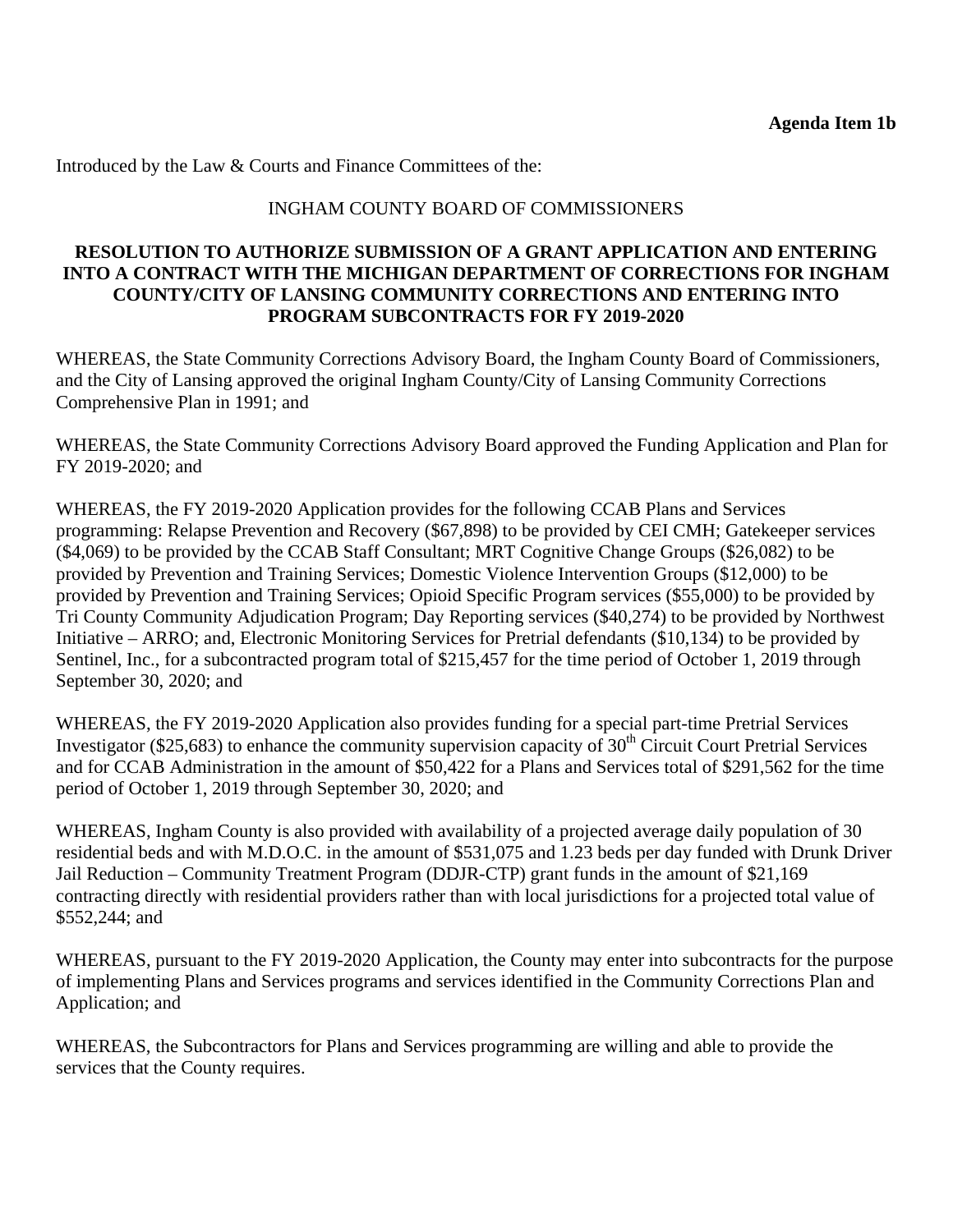THEREFORE BE IT RESOLVED, that the Ingham County Board of Commissioners authorizes entering into an Agreement with the Michigan Department of Corrections for Ingham County/City of Lansing Community Corrections for FY 2019-2020 in the amount of \$291,562 in CCAB Plans and Services and Administration funds for the time period of October 1, 2019 through September 30, 2020.

BE IT FURTHER RESOLVED, that the Ingham County Board of Commissioners authorizes entering into subcontracts for CCAB Plans and Services programming from October 1, 2019 through September 30, 2020 with Prevention and Training Services for the cost of MRT Change Groups for a cost not to exceed \$26,082; with Prevention and Training Services for the cost of Domestic Violence Intervention Groups for a cost not to exceed \$12,000; with Tri County Community Adjudication Program for the cost of Opioid Specific Program services not to exceed \$55,000; with CEI Community Mental Health for the actual cost of Relapse Prevention and Recovery services not to exceed \$67,898; with Northwest Initiative - ARRO for the actual cost of Day Reporting services not to exceed \$40,274; and with Sentinel, Inc. for the actual cost of electronic monitoring services for Pretrial defendants not to exceed \$10,134.

BE IT FURTHER RESOLVED, that the Ingham County Board of Commissioners authorizes the continued funding of a special part-time (19 hours per week) Pretrial Services Investigator position at the ICEA PRO06 salary grade not to exceed \$25,683.

BE IT FURTHER RESOLVED, that entering into the subcontracts and maintaining the Pretrial Services Investigator position are contingent upon entering into the Agreement with the State.

BE IT FURTHER RESOLVED, that the subcontracts and Pretrial Services Investigator position are contingent throughout the subcontract period on the availability of grant funds from the State of Michigan for these purposes.

BE IT FURTHER RESOLVED, that the Board Chairperson is authorized to sign any necessary contracts\subcontracts consistent with this resolution subject to approval as to form by the County Attorney.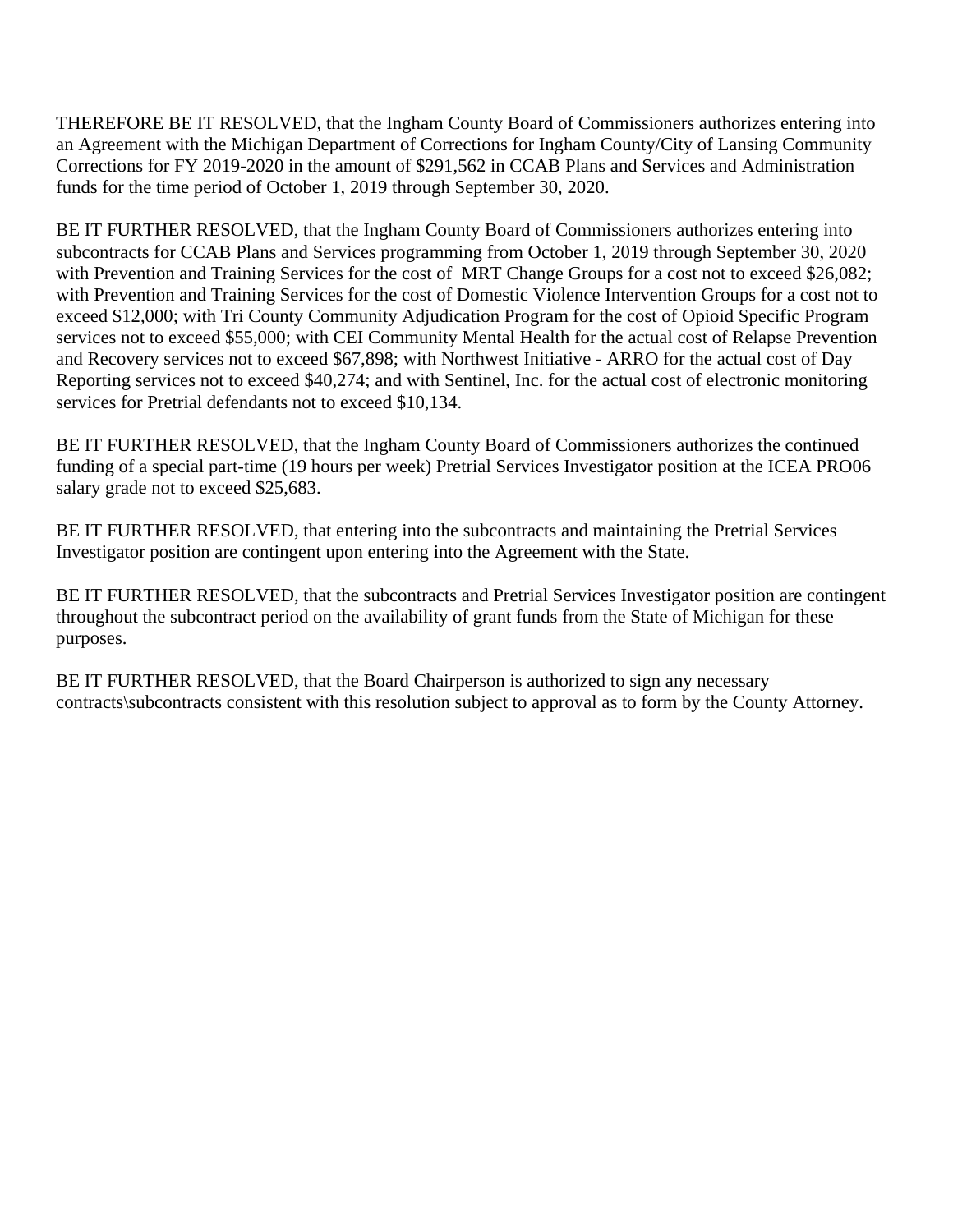### **Agenda Item 2**

<span id="page-15-0"></span>

| TO:          | Law & Courts Committee                                   |
|--------------|----------------------------------------------------------|
| <b>FROM:</b> | Darin J. Southworth, Major – Corrections Administrator   |
|              | <b>SUBJECT:</b> Corrections Facility Staffing Assessment |
| DATE:        | May 20, 2020                                             |

# **SUMMARY**

After more than a year of employment with the ICSO as the Corrections Administrator, learning and monitoring the operation, including resource allocation and staffing demands, I facilitated two additional measures to assess needs. As a result of a collective review, I am requesting the addition of eight (8) full time Corrections Deputies, with the ability to promote two (2) additional Sergeants from the growth of eight staff. Total, first year cost of approximately: \$971,546.00.

#### **ASSESSMENT RESOURCES**

- $\triangleright$  Major Southworth's experience facilitating the completion of two prior resource/staffing studies
- Visits/Job shadow of other County Jail (MI and IN) throughout 2018 early 2019 for new jail build and new position (Southworth) purposes that exposed us to processes/staffing
- $\triangleright$  Michigan Department of Corrections (MDOC) staff study
- **EXECO Corrections Division Resource Allocation Review Project results**
- $\triangleright$  Collaboration with senior staff regarding CBA and scheduling history as well as assistance assessing/projecting overtime and other tangible staffing demands

# **CURRENT STAFFING**

The ICSO Corrections Division is presently staffed as follows:

- $\triangleright$  Two Clerks / Administrative Assistants
- $\triangleright$  Five part time Lobby Control Deputies
- $\geq 62$  Full time sworn Deputies, three Lieutenants, and six Sergeants
	- o Five specialty assignments (Training Unit, Education Security, Inmate Services Coordinator, Inmate Worker Coordinator, Medical Security (each deemed relevant for efficient pursuit of our Mission. These are eight hour shift employees)
	- o 18 assigned to Receiving (Day & Night Shifts), 12.25 hour shifts employees
	- o 39 assigned to Housing (Day & Night Shifts), 12.25 hour employees
- $\triangleright$  Monday Friday 0730 -1530 Staffing minimum is 16
- $\triangleright$  Weekend, Holiday and Nightshift minimum is 11.5
- $\geq$  33 Deputies assigned to Day Shift, 29 Deputies assigned to Night Shift
- $\triangleright$  One Lieutenant and three Sergeants assigned to each shift, plus one Lieutenant assigned to Receiving (day time)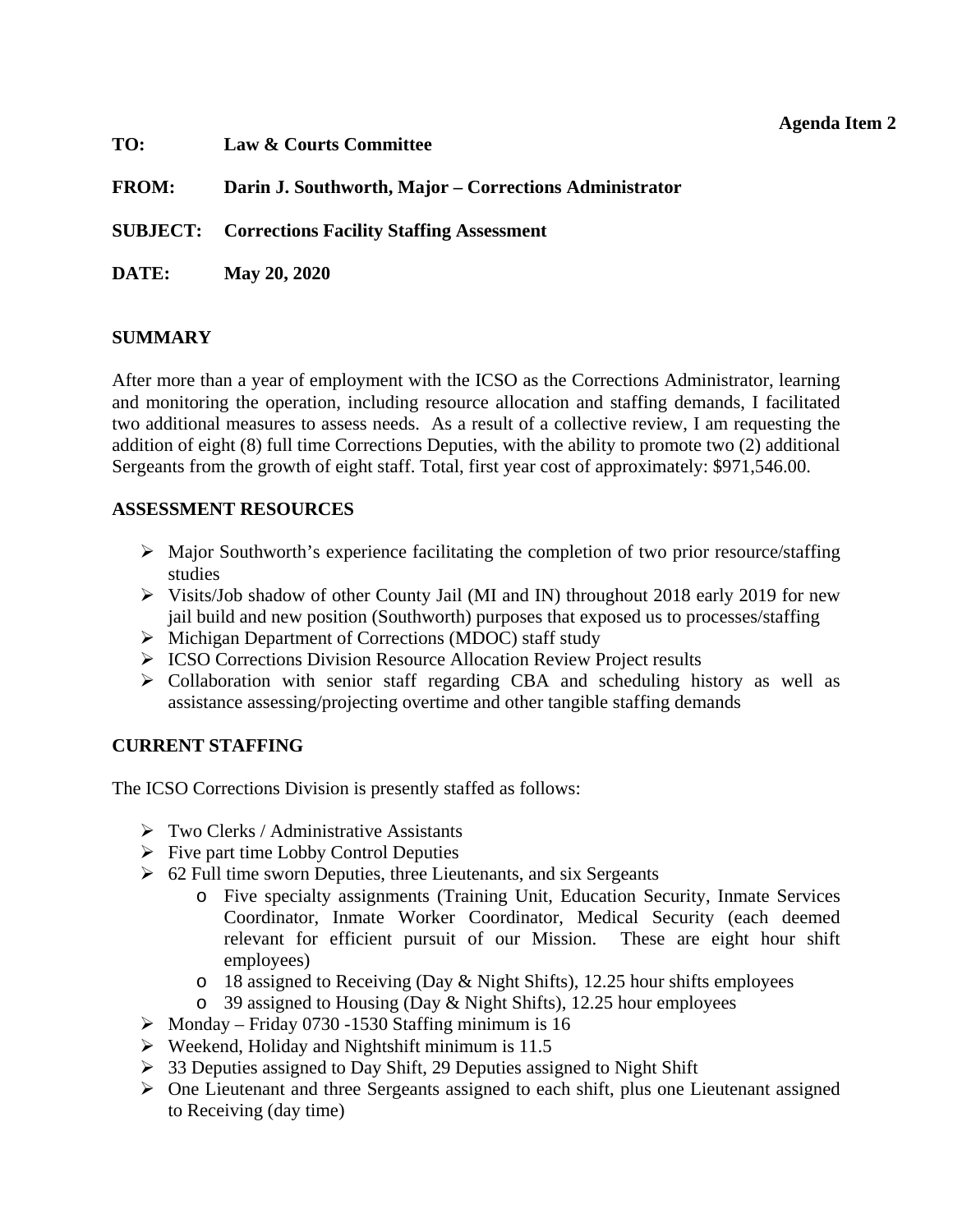# **OPERATIONAL REALITY & DEFICIENCY OBSERVATIONS**

2018: Bookings: 7,755 2018: Court appearances: 10,857 court transports 2018: 2,187 Jail incident reports created and documented 2018: 30% of arrests are released within 24 hours. (Lots of in and out traffic) 2018: 7,524 medical screening questionnaires completed 2018: 29,122 internal inmate movements, (change in room assignments) 2018: 20,638 scheduled video inmate visits Since October of 2017: 10,203 classifications completed

We are not sufficiently staffed to cover all shifts, overtime free, in light of our training demands, vacation/personal/comp/sick/military/leaves of absence, FMLA, and extra duty assignments (i.e. Dive Team, Honor Guard, and Recruiting).

- $\triangleright$  Training hours have decreased each of the last three years, from ~52 to ~37/deputy
- $\triangleright$  This has been done to accommodate the identified minimum staffing
- $\triangleright$  MSCTC requires 20 hours min /Deputy/year.

Deputy to inmate ratio is roughly 1:27 M-F 8-4p, 1:38 on Nights and Weekends, 1:62 if factoring only housing deputies to inmates

Unstructured scheduling has a significant impact on calculating precise staffing shortfalls. This prevents patterns, thus becomes less predictable.

 $\triangleright$  This model has cost savings benefits as staff can be adjusted to accommodate scheduling needs more flexibly than a structured schedule

Offsite medical: 3900 hours were spent in 2018, down from prior years consistent with population decline

- At 1713 on duty hours per employee (MDOC's figure based on data we produced), 3900 is equivalent to 2.27 FTE
- $\triangleright$  A stable Jail Medical Section should reduce these hours but 2019 projections = 3500
- $\triangleright$  Half of these hours demanded overtime compensation due to no surplus regular staff
- $\triangleright$  Nearly 100% of the OT included "CodeRed" bonus pay (\$50.00 per response)
- $\triangleright$  We are now required to relieve our own people while guarding inmates at medical facilities

Overtime Impact

- $\triangleright$  More than \$420K in Overtime spent the past two FY, equivalent to nearly four FTEs
- $\geq$  24/7/365 service has no luxury to close down at times due to staffing or other issues
- There will always be a need for overtime to compensate staff for extra planned and unplanned duty
- $\triangleright$  \$420K in Overtime is profound and a poor way to administer a division, simply to fulfill a minimum identified standard
- $\triangleright$  In 2012, we had 70 corrections staff which meant that there were 15/shift staff members that off duty and available to come in for overtime, where now the pool is only 11/shift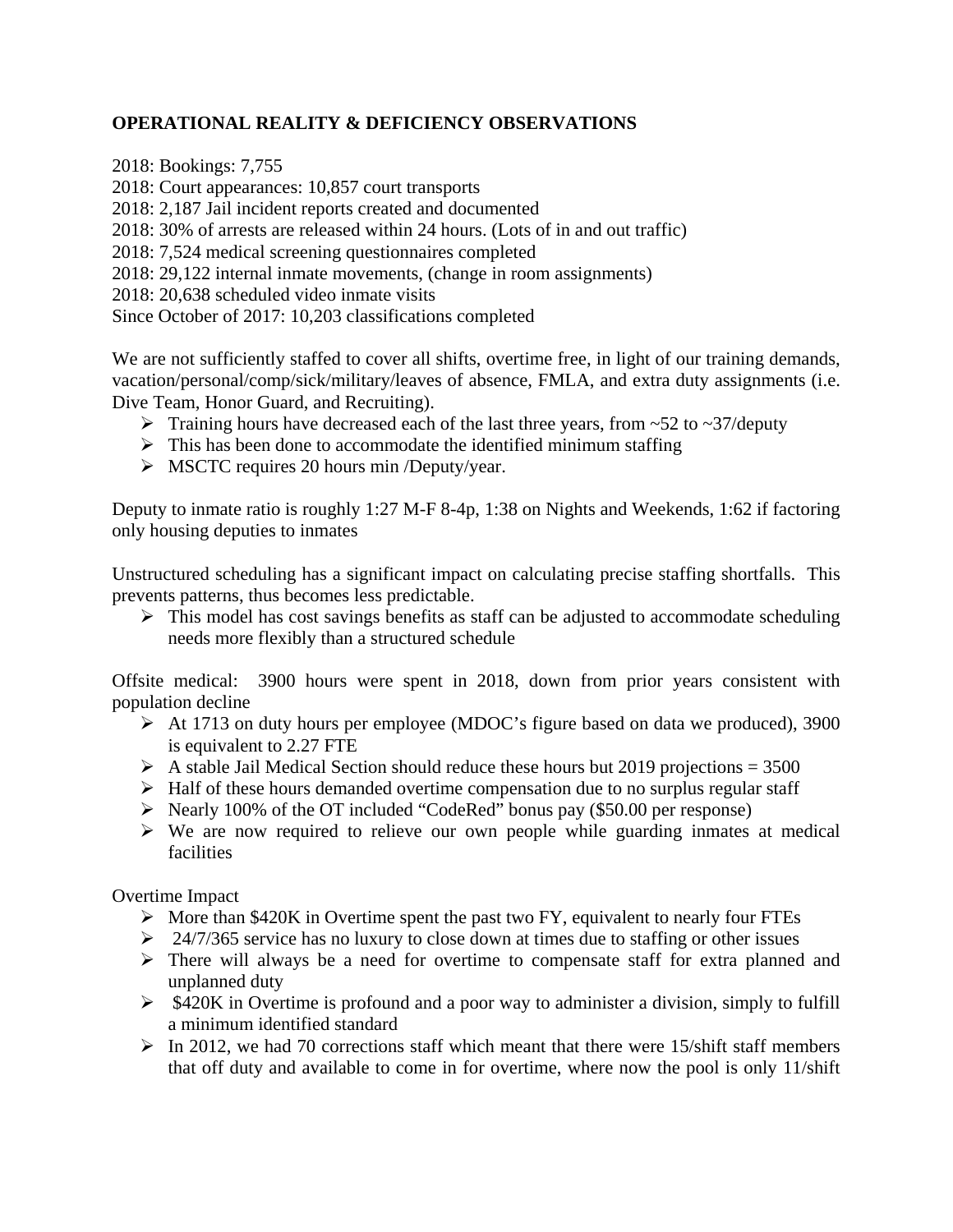- $\triangleright$  Routinely using mass messaging system (Everbridge) to supplement staffing
	- o That in itself makes employees numb, thinking about and accommodating work on off time
	- o Numerous examples of unanswered requests and Sergeants/Lieutenants from Corrections and LE coming in at highest dollar
- $\triangleright$  Employees, more often than not, are required to work a full shift on their scheduled half shift day
	- o 12.25 hour shifts are demanding, not getting sufficient down time (due to extra duty) can have unhealthy impacts on employees

We have a young work force that will predictably be growing their families = FMLA use

We have three employees who are still active with the military who have both predictable and unpredictable commitments that must be honored in protecting our country

All new deputies must attend a state mandated, one month (160 hour) Corrections Academy unless they have a certificate, within the first 12-15 months of hire

Vacation requests have been denied regularly to accommodate minimum staffing demands

No breaks: we currently have no consistent plan or ability to give deputies a break during their 12.25 hour shift

 $\triangleright$  MDOC inspectors made note of how poor it is to under attend our staff for breaks regardless of staffing

We are now asked to participate in Jail alternative programs i.e. District and Circuit mental health courts, saving jail bed days and county costs, but different demands placed on Jail staff

- $\triangleright$  Specialty courts are receiving federal, state and local funding none of which is funds Sheriff's Office demands
- $\triangleright$  We had to discontinue transport of inmates to treatment centers due to a lack of available staff to do so

Inmate Worker Coordinator and Inmate Services Coordinator are routinely the first positions called upon to fill in mandatory position gaps (sick calls) and off site medical runs

- $\triangleright$  This practice mitigates overtime
- Additional Security Deputies (as recommended by MDOC) would allow these positions to more regularly and efficiently fulfill the services they have been created to do

With the addition of staff it is projected that we will proportionately reduce overtime costs

Command:

- $\triangleright$  Need clearer lines between Sergeant and Lieutenant
- $\triangleright$  Need three true middle managers
- $\triangleright$  Growing two sergeants gets us much closer to 2 sups on duty at any given hour
- $\triangleright$  This division would require six (6) command officers for both Day and Night Shifts to truly observe two command on duty per shift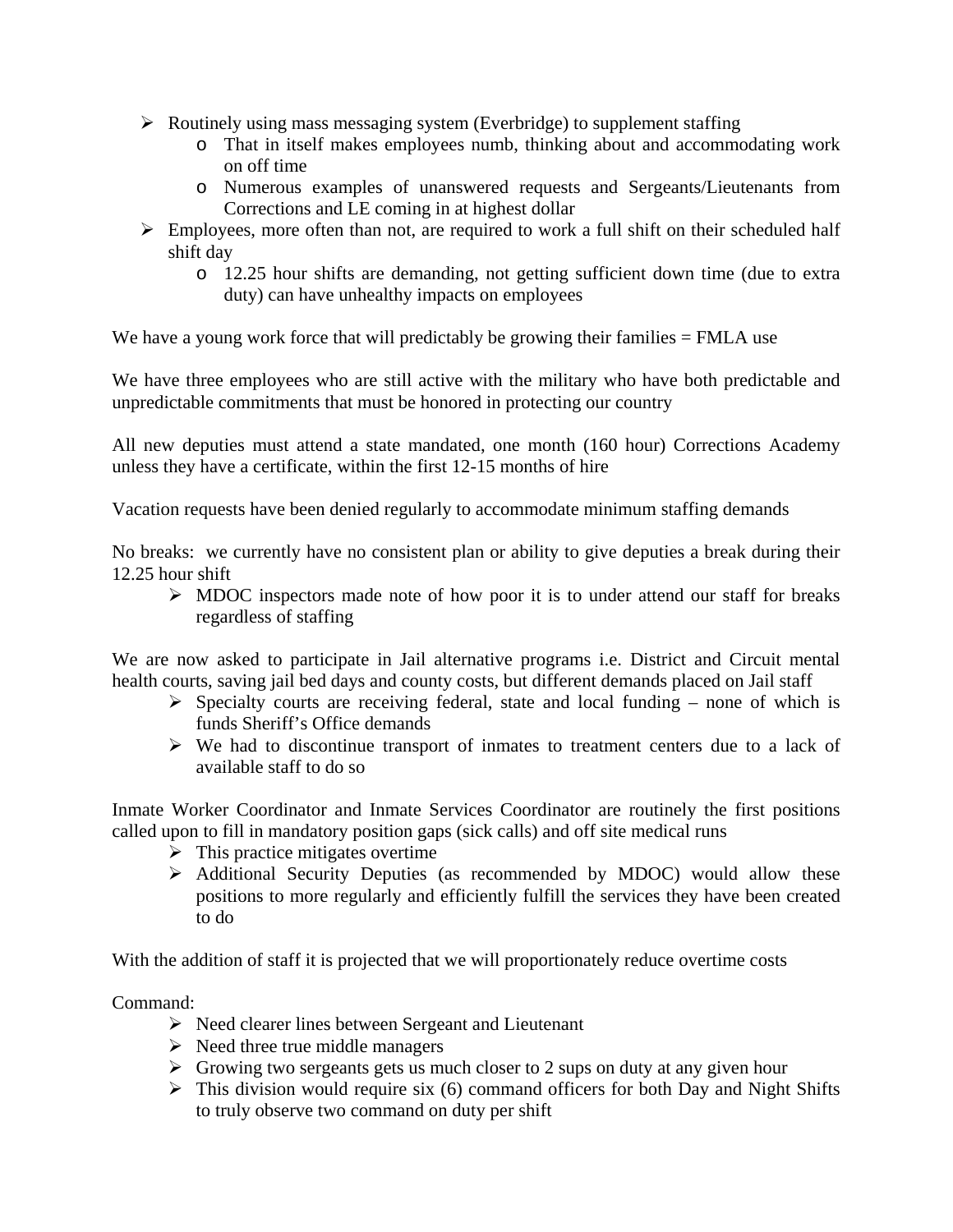- A Sgt. / Lt. can pitch in for Hospital Guard, Security, etc. before calling in OT
- $\triangleright$  Span of control
	- o Best models recommend not more than 4-8 employees per supervisor
	- o Current staffing on any given M-F finds us at the high range of this ration 1:7 or 1:8 during the day and 1:6 for night shift. These numbers include the shift lieutenant (middle manager) fulfilling first line supervisory functions. On weekends and holidays, we routinely operate at a 1:11 or 1:12 ratio. The purpose of this is to maximize resources during the busiest times while reducing costs on holidays which tend to be more manageable with only one supervisor.
	- o Our 16/11.5 staff per shift produce a great deal of reports, dailies, situations that require supervisor attention
		- There is plenty of work for two supervisors on duty per shift

# **MDOC STAFFING ANALYSIS**

MDOC recommended growth of six (6) positions. They recommend ensuring that each shift has the following in addition to our current minimum staffing which is essentially 11.5/shift, not including the specialty positions:

- $\triangleright$  All five specialty positions be dedicated to their duties and less use as utility
- $\triangleright$  Classification Officer on Duty 24/7/365 (we only staff 24 of 48 weekend hours)
- $\triangleright$  Two additional Security Deputies for Day Shift (bringing day shift min to 13.5)
- $\triangleright$  One additional Security Deputy for Night Shift (bringing night shift min to 12.5)

The security positions recommended by MDOC aren't as easy as adding only three staff to our allocation. To grow the minimum staffing complement any given shift, we need a minimum of 2.25 FTEs for each desired position staffed. Each of those positions currently work 12.25 hour shifts. Security alone would equate to growth of 6.75 FTEs.

# **STAFFING PROPOSAL & CALCULATIONS**

Eight (8) additional employees: Six (6) added to line deputy compliment growing from 62-68. Two (2) promoted to Sergeant, growing our Sergeant complement from six (6) to eight (8).

Four Special Assignment Deputies (Training Deputy excluded as absence covered by certified personnel of that unit), should be left to their duties but can relieve one another without having to add staff to cover their time away.

Classification needs to be staffed full time requiring an additional .7 FTE that we could fulfill with growth of staff.

COSTS (salary & benefits):

| Six (6) full time deputies $\omega$ \$104,116ea = |        | \$624,696 first year |
|---------------------------------------------------|--------|----------------------|
| Two (2) sergeants $\omega$ \$173,425ea =          |        | \$346,850 first year |
|                                                   | Total: | \$971,546            |

**\*See Staffing Calculations Spreadsheet**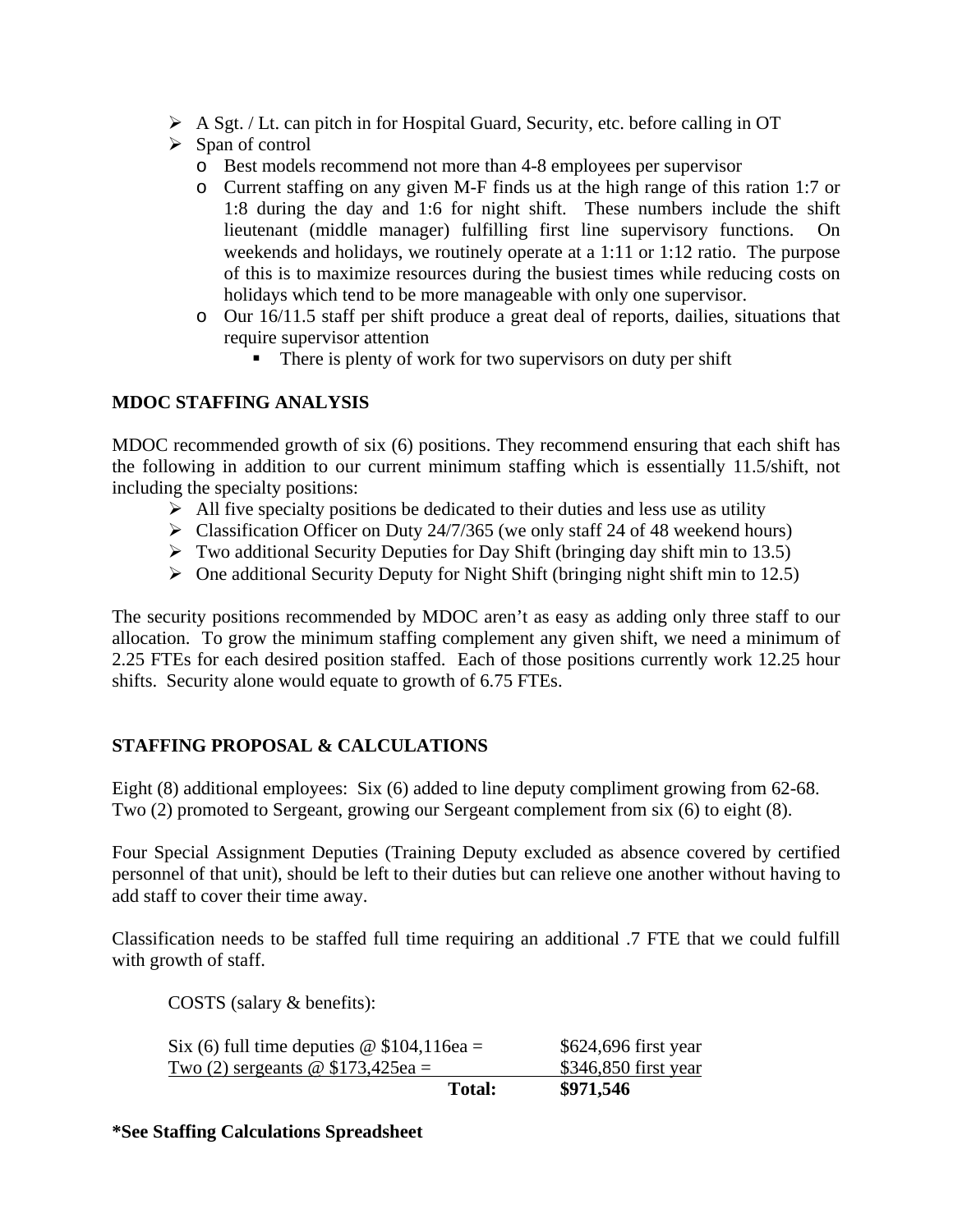Resource Allocation Review Project: The results of this project are not fully complete. We anticipate a recommendation of additional staff, however, the principal directive was to evaluate our processes, structure, positions, schedules and movement to ensure we are operating as efficiently as possible with existing resources. We will certainly evaluate all recommendations and incorporate better practices to maximize efficiency.

# **ALTERNATIVE REQUEST** (if primary proposal is unacceptable)

Two (2) booking and corrections records clerks, 8-4p and 4-midnight shifts, M-F

Five (5) deputies

One Sergeant, working a swing shift, primarily assigned to Receiving

When clerks are working Receiving, assigned staff can work security, provide breaks, etc.

When clerks are off, receiving staff will fulfill records/data entry as they do now and weekends would be staffed heavier with deputies.

# COST:

|                                          |               | <b>Total:</b> | \$833,907 |
|------------------------------------------|---------------|---------------|-----------|
| One $(1)$ Sergeant $@$                   | $$173,425 =$  |               | \$173,425 |
| Five (5) Deputies $\omega$ \$104,116ea = |               |               | \$520,580 |
| Two $(2)$ Clerks $@$                     | $$69,951ea =$ |               | \$139,902 |
|                                          |               |               |           |

# **BENEFITS to STAFF GROWTH**

- $\triangleright$  Morale improvement
- $\triangleright$  Improved work conditions foster a healthier employee
- $\triangleright$  Less regularly occurring staffing crisis management
- $\triangleright$  Improved efficiency by being better suited to contend emergent needs with on duty staff
- $\triangleright$  Improved span of control which fosters better quality control and employee attendance
- Improved inmate management through increased program facilitation and kite responses
- $\triangleright$  Employees truly rest while away from work, less bothered by messages to fill overtime or short leave time to work planned additional shifts

This concludes the Staffing Assessment.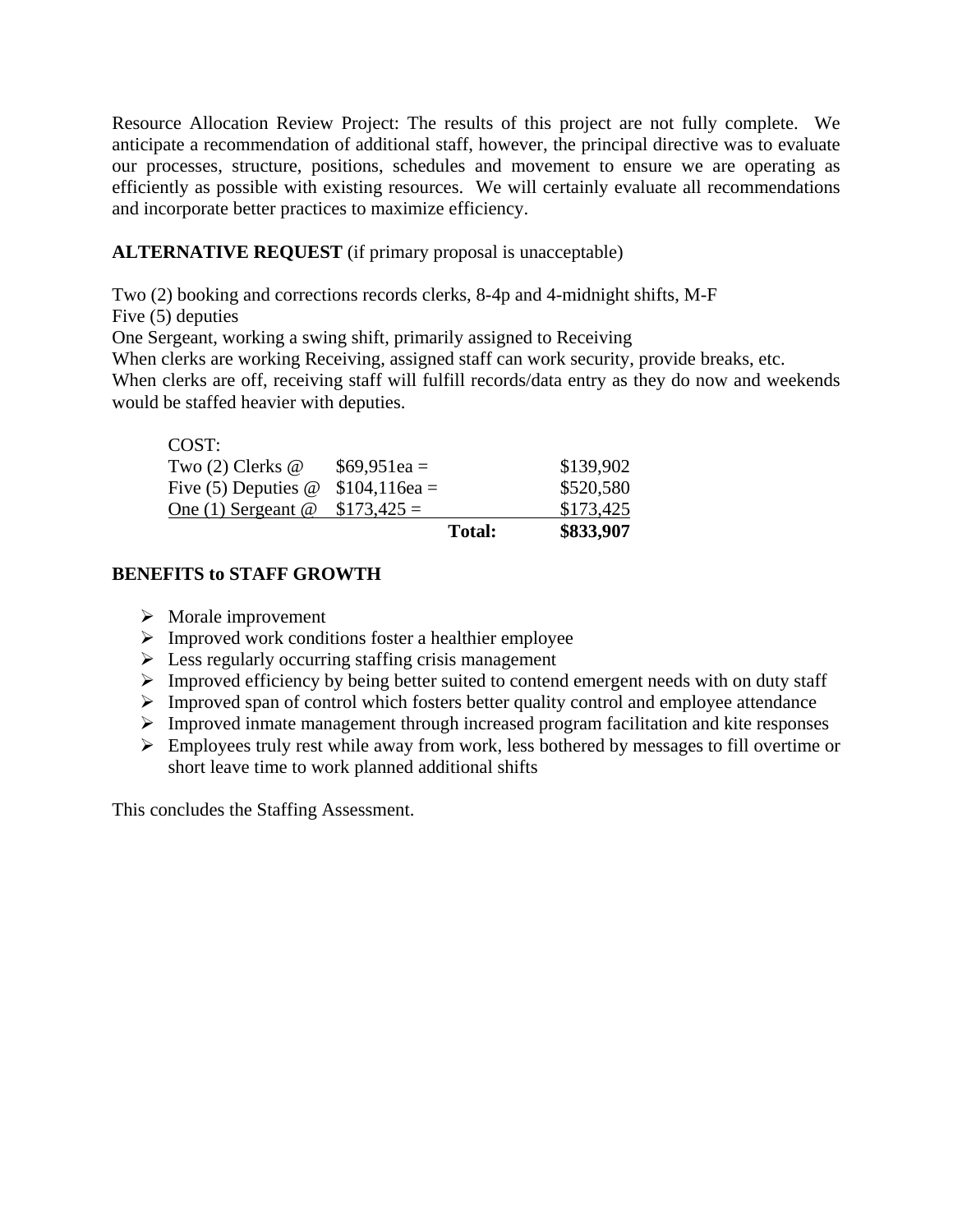

**GRETCHEN WHITMER GOVERNOR** 

**STATE OF MICHIGAN** DEPARTMENT OF CORRECTIONS LANSING

HEIDI E. WASHINGTON **DIRECTOR** 

April 3, 2019

Sheriff Scott Wriggelsworth Ingham County Sheriff's Office 630 N. Cedar St. Mason, MI 48854

RE: MDOC Staffing Analysis

#### Dear Sheriff Wriggelsworth,

We received your signed letter requesting a staffing analysis be completed at the Ingham County Jail. The Michigan Department of Corrections, County Jail Services Unit has spent numerous hours observing the day-to-day operations over several days and on both shifts.

A Staffing Analysis of the Ingham County Jail was conducted by Larry Abraham and Ron Trachet, Regulation Agents with the Michigan Department of Corrections, County Jail Services Unit on March 26 - 29, 2019. Deputies work 12-hour shifts. Many factors are considered when preparing a staffing analysis. Some of these factors include, but are not limited to, the design of the jail, the number of ancillary duties the corrections staff must perform, average daily jail population, the number of bookings/releases per year, inmate visitation, and classes/programs for the inmates.

#### **Background**

- The Ingham County Jail was constructed in 1964 with a rated design capacity of 240 beds.  $\bullet$
- Renovations in 1982 increased the rated design capacity to 328 beds.  $\bullet$
- Double-bunking increased the rated design capacity to 575 beds.  $\bullet$
- Renovations in 2004 increased the rated design capacity to its present 665 beds.
- \*\* Currently 4 of the 10 Posts are closed.

#### Informational

The average daily population for 2018 was 415 inmates. There were 8,093 inmates booked in and 8,316 inmates released for calendar year 2018. On average it takes 25 minutes to book an inmate in and 10 minutes to release an inmate. This equates to 3,372 labor hours to book inmates and 1,386 labor hours to release inmates

> GRANDVIEW PLAZA · P.O. BOX 30003 · LANSING, MICHIGAN 48909 www.michigan.gov/corrections · (517) 335-1426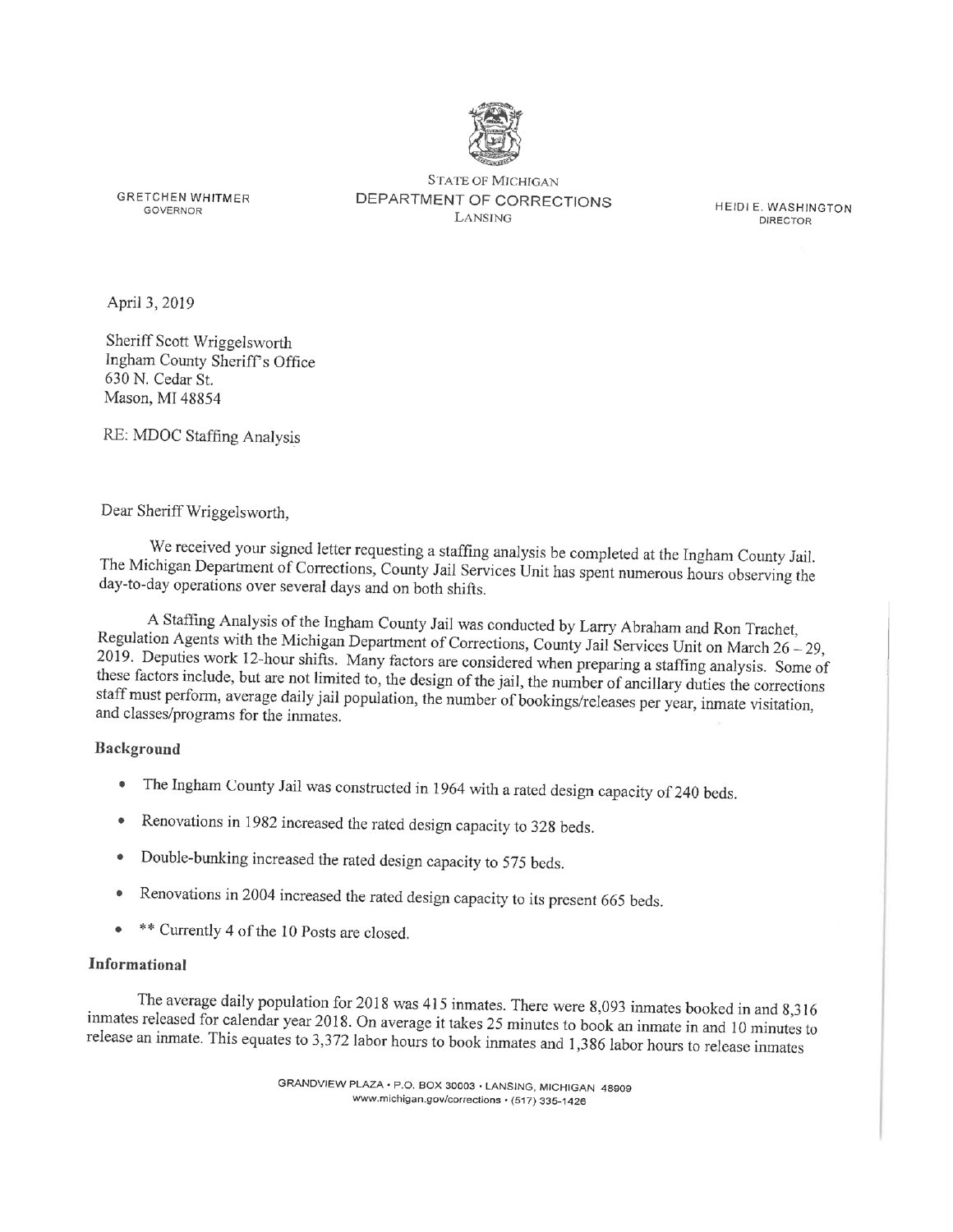for Calendar year 2018. The most current census from 2010 indicates that Ingham County has 280,850 residents.

#### Programs

The Ingham County Jail offers a wide variety of classes and programs to the inmate population. These include GED, Connections in Corrections, Inmate Initiatives, Chronic Pain Path, CMH/CATS Future Programs, Seeking Safety, Michigan Works, Alcoholics Anonymous, Narcotics Anonymous, Employment Skills, Restorative Justice, Anger Management, Parenting and Breakout.

#### **Staffing Assignments**

Deputies are scheduled on 12 hour shifts with 1 short shift per pay period for a total of 80 hours. The shifts are 0700-1900 hours for the day shift and 1900-0700 for the night shift. Deputies pick their days to work on a monthly basis.

#### **Booking/Receiving**

This is a critical area. The officers assigned to this post control and monitor the movement of all incoming/outgoing inmates. Deputies are responsible for a wide variety of duties at this post including booking the inmates, performing the health screens, securing property, transfer and management of inmate conference sessions, video arraignments, meal pass, answering phones for overflow, processing inmates through the body scanner, observing several inmates that are housed in the booking area, completing hourly cell checks upstairs on the medical inmates, monitoring inmates via camera, fingerprinting of inmates, releasing inmates and handling medical /emergency situations when they arise. This is an extremely busy environment with very critical duties, therefore the minimum staffing levels for this post is three Deputies at all times.

#### **Classification**

The classification position is currently assigned a variety of duties other than the actual classification of inmates. These duties include daily cell searches, escorting outside groups on tours of the facility and assisting booking with a variety of tasks. A good classification process which includes regular reviews and reclassification when necessary is vital to the successful operation of a jail. There a currently four Deputies assigned to the classification position. The minimum staffing level for this position is four Deputies.

#### **Specialty Positions**

There are four positions in this category, and they are Medical Deputy, Education Deputy, Inmate Services Coordinator, and Inmate Worker Coordinator. Each position has a variety of duties they perform and are a necessary part of the daily operation. The minimum staffing level for these positions is four Deputies.

#### **Housing Posts**

The Ingham County Jail currently has 6 posts that are operational while 4 posts are closed. The Deputies at these posts are responsible for a wide variety of tasks including meal pass, medication pass, hourly cell checks, constant monitoring of inmates and handling a large number of issues with the inmates in general. The minimum staffing level for these posts is one Deputy per post at all times.

#### **Security Deputies**

The Security Deputy position has a wide variety of responsibilities that include escorting inmates throughout the facility, perimeter security checks, inmate fingerprints, taking inmate pictures, searching inmates, dressing out inmates, processing inmates through the body scanner etc. One task that the Security Deputy should be performing but is currently not due to staffing levels is relieving other Deputies so they can